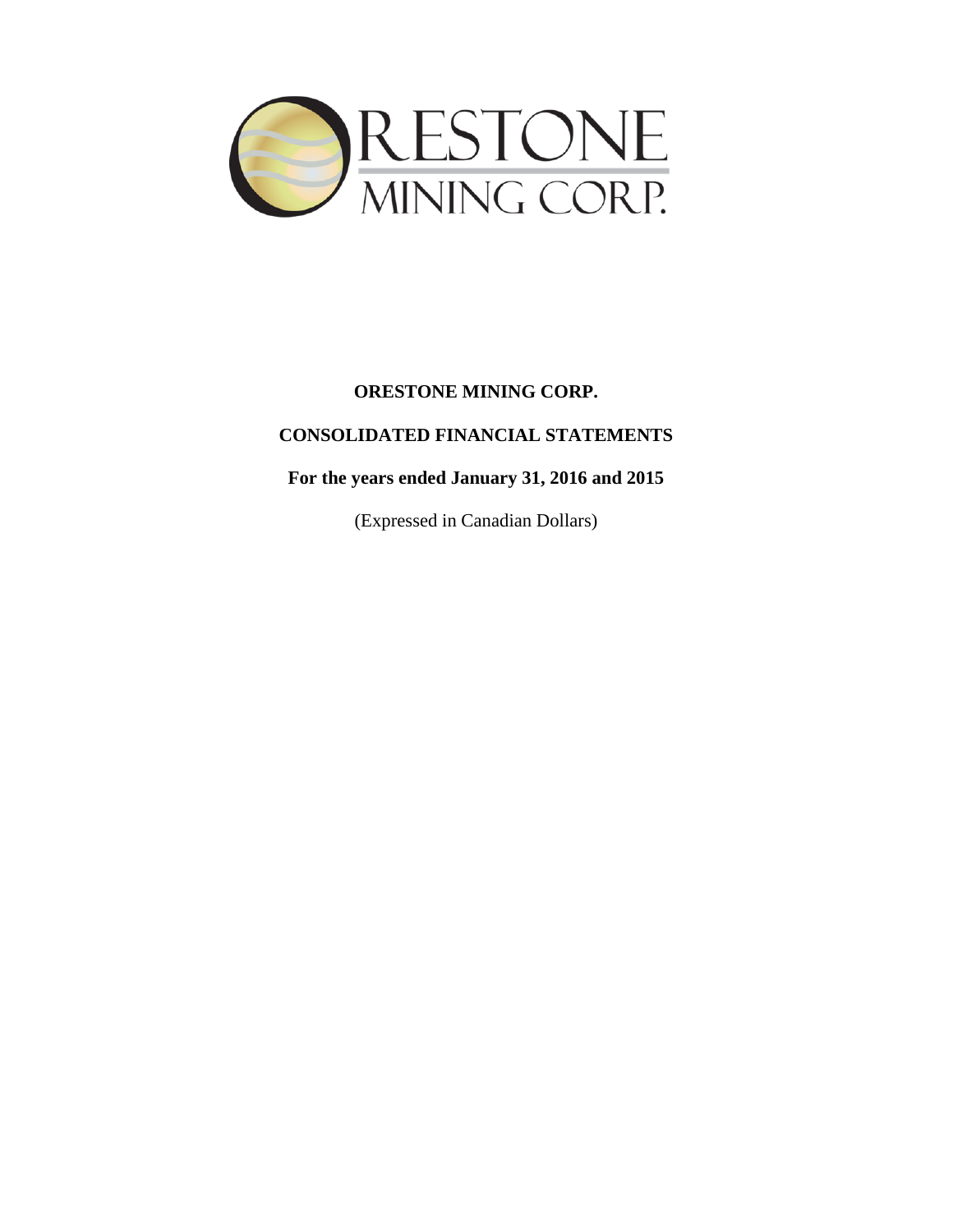# **INDEPENDENT AUDITORS' REPORT**

#### **To the Shareholders of Orestone Mining Corp.,**

We have audited the accompanying consolidated financial statements of Orestone Mining Corp. which comprise the consolidated statements of financial position as at January 31, 2016 and 2015 and the consolidated statements of comprehensive loss, cash flows and changes in equity for the years then ended and a summary of significant accounting policies and other explanatory information.

#### **Management's Responsibility for the Consolidated Financial Statements**

Management is responsible for the preparation and fair presentation of these consolidated financial statements in accordance with International Financial Reporting Standards as issued by the International Accounting Standards Board, and for such internal control as management determines is necessary to enable the preparation of consolidated financial statements that are free from material misstatement, whether due to fraud or error.

#### **Auditors' Responsibility**

Our responsibility is to express an opinion on these consolidated financial statements based on our audits. We conducted our audits in accordance with Canadian generally accepted auditing standards. Those standards require that we comply with ethical requirements and plan and perform the audit to obtain reasonable assurance whether the consolidated financial statements are free from material misstatement.

An audit involves performing procedures to obtain audit evidence about the amounts and disclosures in the consolidated financial statements. The procedures selected depend on the auditor's judgment, including the assessment of the risks of material misstatement of the consolidated financial statements, whether due to fraud or error. In making those risk assessments, the auditor considers internal control relevant to the entity's file preparation and fair presentation of the consolidated financial statements in order to design audit procedures that are appropriate in the circumstances, but not for the purpose of expressing an opinion on the effectiveness of the entity's internal control. An audit also includes evaluating the appropriateness of accounting policies used and the reasonableness of accounting estimates made by management, as well as evaluating the overall presentation of the consolidated financial statements.

We believe that the audit evidence we have obtained is sufficient and appropriate to provide a basis for our audit opinion.

#### **Opinion**

In our opinion, the consolidated financial statements present fairly, in all material respects, the financial position of Orestone Mining Corp. as at January 31, 2016 and 2015 and its financial performance and its cash flows for the years then ended in accordance with International Financial Reporting Standards as issued by the International Accounting Standards Board.

#### **Emphasis of Matter**

Without qualifying our opinion, we draw attention to Note 1 in the consolidated financial statements which describes conditions and matters that indicate the existence of a material uncertainty that may cast significant doubt about the ability of the Company to continue as a going concern.

De Visser Gray LLP

**CHARTERED PROFESSIONAL ACCOUNTANTS** Vancouver, BC May 30, 2016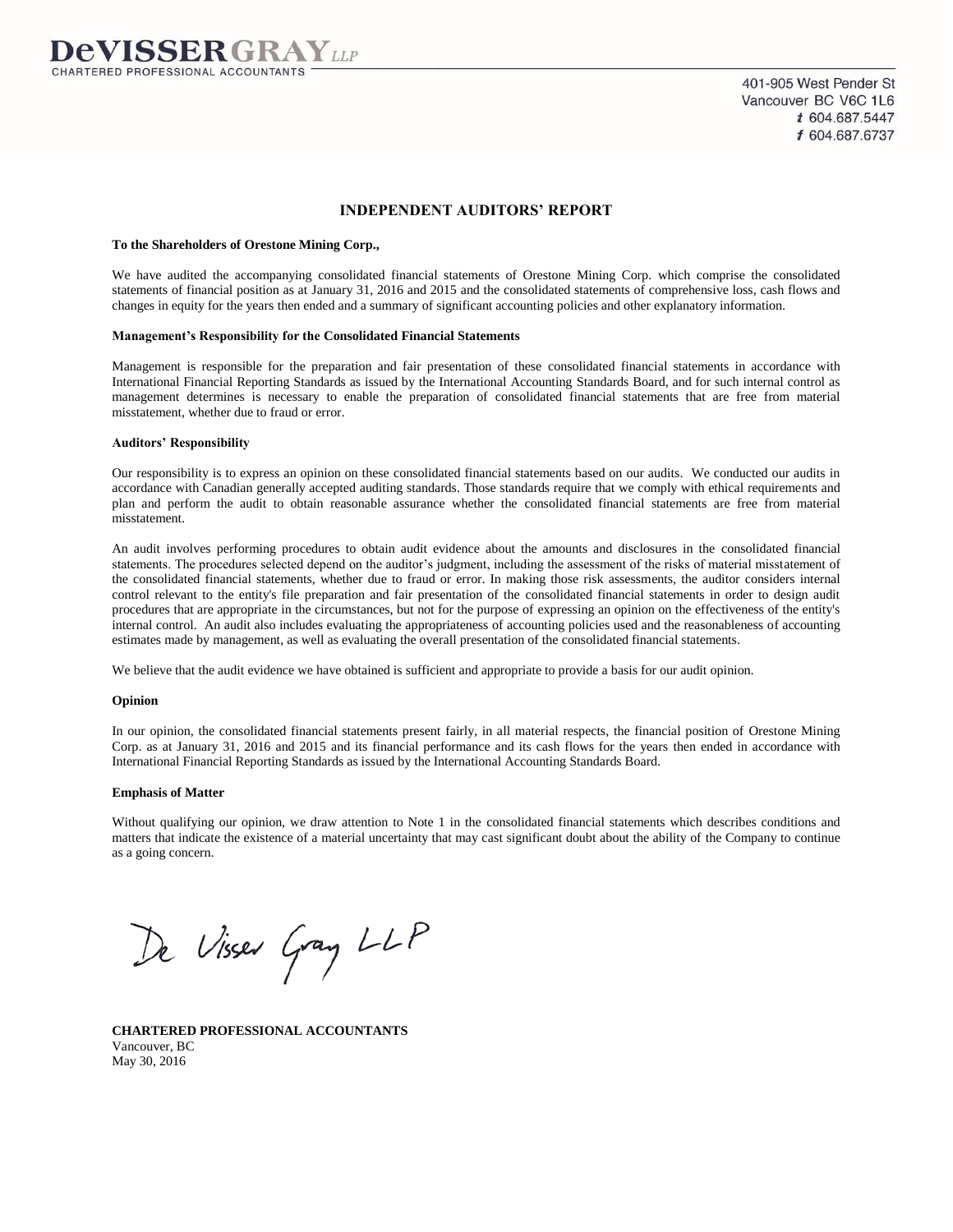# CONSOLIDATED STATEMENTS OF FINANCIAL POSITION

(Expressed in Canadian dollars)

|                                   | <b>Notes</b> | January 31, | January 31, |
|-----------------------------------|--------------|-------------|-------------|
|                                   |              | 2016        | 2015        |
| <b>ASSETS</b>                     |              | \$          | \$          |
| <b>Current Assets</b>             |              |             |             |
| Cash and cash equivalents         |              | 11,872      | 142,969     |
| Marketable securities             | 3            | 102,000     | 3,686       |
| Receivables                       | 4,8          | 42,674      | 65,546      |
| Prepaids                          |              |             | 30,862      |
|                                   |              | 156,546     | 243,063     |
| <b>Non-current Assets</b>         |              |             |             |
| Equipment                         | 5            | 113         | 162         |
| Exploration and evaluation assets | 6            | 1,336,739   | 3,758,471   |
| Deposits                          | 6            |             | 42,800      |
| <b>Reclamation bonds</b>          | 6            | 29,000      | 29,000      |
|                                   |              | 1,365,852   | 3,830,433   |
|                                   |              |             |             |
|                                   |              | 1,522,398   | 4,073,496   |
| <b>LIABILITIES</b>                |              |             |             |
|                                   |              |             |             |
| <b>Current</b>                    |              |             |             |
| Trade and other payables          | 7            | 52,304      | 76,503      |
|                                   |              | 52,304      | 76,503      |
|                                   |              |             |             |
| <b>SHAREHOLDERS' EQUITY</b>       |              |             |             |
| Share capital                     | 9            | 6,148,828   | 6,148,828   |
| Reserves                          | 9            | 1,395,934   | 1,395,934   |
| Deficit                           |              | (6,074,668) | (3,547,769) |
|                                   |              | 1,470,094   | 3,996,993   |
|                                   |              | 1,522,398   | 4,073,496   |

**Nature and continuance of operations** (Note 1)

These consolidated financial statements are authorized for issue by the Board of Directors on May 30, 2016

They are signed on the Company's behalf by:

| "David Hottman" | Jirector. | "Garv Nordin" | Director |
|-----------------|-----------|---------------|----------|
| David Hottman   |           | Gary Nordin   |          |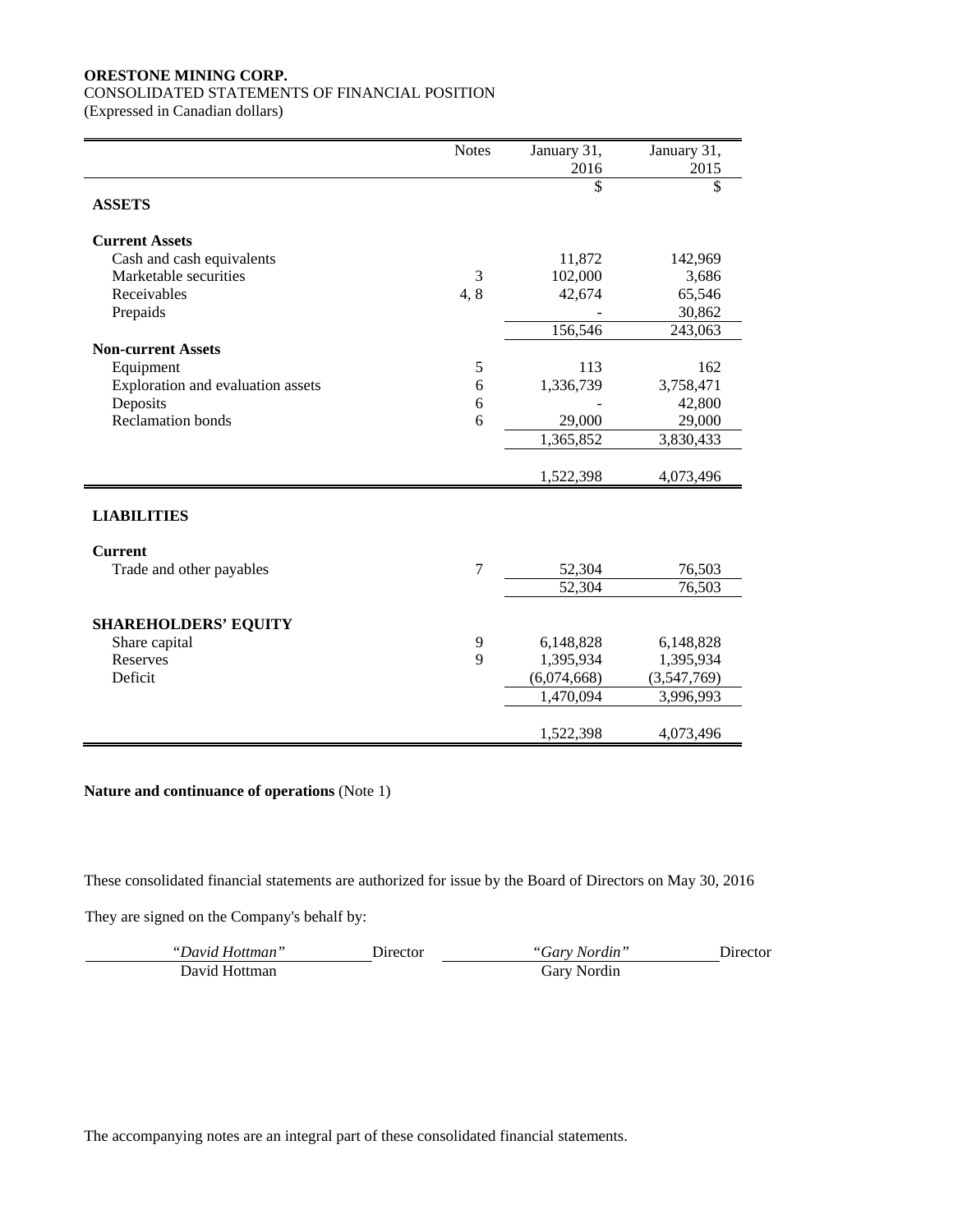# CONSOLIDATED STATEMENTS OF COMPREHENSIVE LOSS

(Expressed in Canadian dollars)

|                                                |              | For the years ended January 31, |            |  |  |
|------------------------------------------------|--------------|---------------------------------|------------|--|--|
|                                                | <b>Notes</b> | 2016                            | 2015       |  |  |
| <b>EXPENSES</b>                                |              | \$                              | \$         |  |  |
| Depreciation                                   | 5            | 49                              | 110        |  |  |
| Filing fees                                    |              | 11,788                          | 12,724     |  |  |
| Investor relations                             |              | 16,766                          | 18,478     |  |  |
| Office, rent and miscellaneous                 | 8            | 47,248                          | 85,707     |  |  |
| Project search                                 |              | 9,188                           | 3,897      |  |  |
| Professional fees                              |              | 9,813                           | 19,710     |  |  |
| Salaries and benefits                          |              | 147,960                         | 145,356    |  |  |
| Share-based payments                           | 9            |                                 | 15,552     |  |  |
|                                                |              | 242,812                         | 301,534    |  |  |
| <b>OTHER ITEMS</b>                             |              |                                 |            |  |  |
| Interest and other income                      |              | (1,557)                         | (3,347)    |  |  |
| Loss on debt settlement                        | 3            |                                 | 7,371      |  |  |
| Realized gain on marketable securities         |              | (2,314)                         |            |  |  |
| Unrealized loss on marketable securities       | 3            |                                 | 7,370      |  |  |
| Loss on disposition of mineral rights interest | 6            | 2,287,958                       |            |  |  |
| Write-off of exploration and evaluation assets | 6            |                                 | 65,881     |  |  |
|                                                |              | 2,284,087                       | 77,275     |  |  |
| <b>COMPREHENSIVE LOSS</b>                      |              | (2,526,899)                     | (378, 809) |  |  |
| <b>LOSS PER SHARE – Basic and diluted</b>      | 10           | (0.07)                          | (0.01)     |  |  |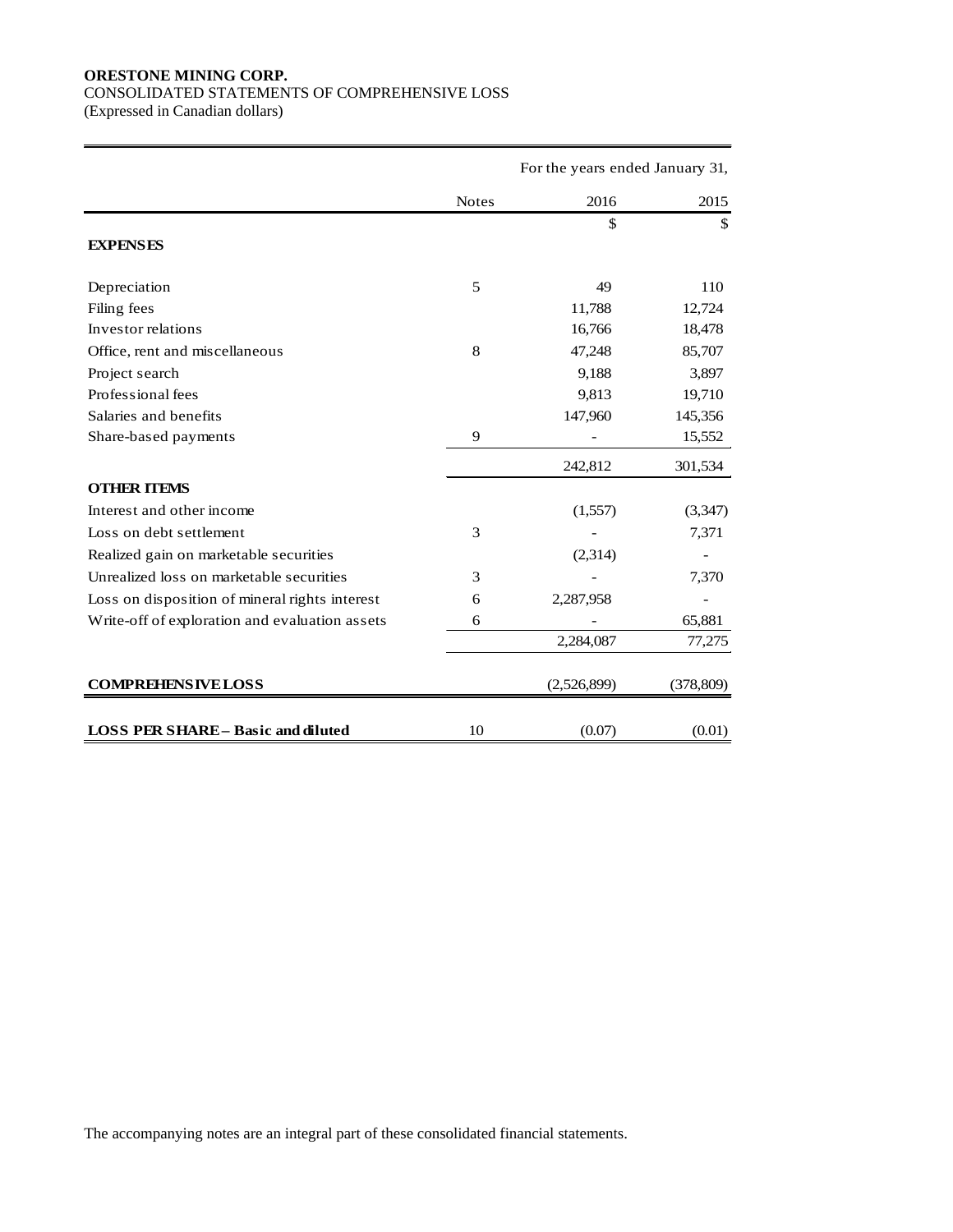# CONSOLIDATED STATEMENT OF CHANGES IN EQUITY

(Expressed in Canadian dollars)

|                                  |              |                 |                          |    |         |     | Reserves |      |             |                          |      | Total         |
|----------------------------------|--------------|-----------------|--------------------------|----|---------|-----|----------|------|-------------|--------------------------|------|---------------|
|                                  |              | Number of       |                          |    |         |     | Agent's  |      | Share-based |                          |      | shareholders' |
| Issued and outstanding:          | <b>Notes</b> | shares          | Share capital            |    | Warrant |     | warrants |      | payments    | Deficit                  |      | equity        |
| Balance as at January 31, 2014   |              | 37,572,233 \$   | 6,142,828                | -S | 731.413 |     | 98,399   | -S   | 550,570     | $$$ (3,168,960)          | -S   | 4,354,250     |
| Shares issued                    |              |                 |                          |    |         |     |          |      |             |                          |      |               |
| For mineral property acquisition | 6,9          | 200,000         | 6,000                    |    |         |     |          |      |             | $\overline{\phantom{0}}$ |      | 6,000         |
| Share-based payments             | 9            | $\qquad \qquad$ | $\overline{\phantom{0}}$ |    |         |     |          |      | 15,552      |                          |      | 15,552        |
| Comprehensive loss for the year  |              |                 | $\blacksquare$           |    |         |     |          |      |             | (378, 809)               |      | (378, 809)    |
| Balance as at January 31, 2015   |              | 37,772,233 \$   | 6.148.828                |    | 731.413 | -\$ | 98.399   | - \$ | 566,122     | $$$ $(3,547,769)$        | - \$ | 3,996,993     |
| Comprehensive loss for the year  |              | $\blacksquare$  | $\blacksquare$           |    |         |     |          |      | $\sim$      | (2,526,899)              |      | (2,526,899)   |
| Balance as at January 31, 2016   |              | 37,772,233 \$   | 6,148,828                |    | 731.413 |     | 98.399   |      | 566,122     | \$ (6,074,668)           |      | 1,470,094     |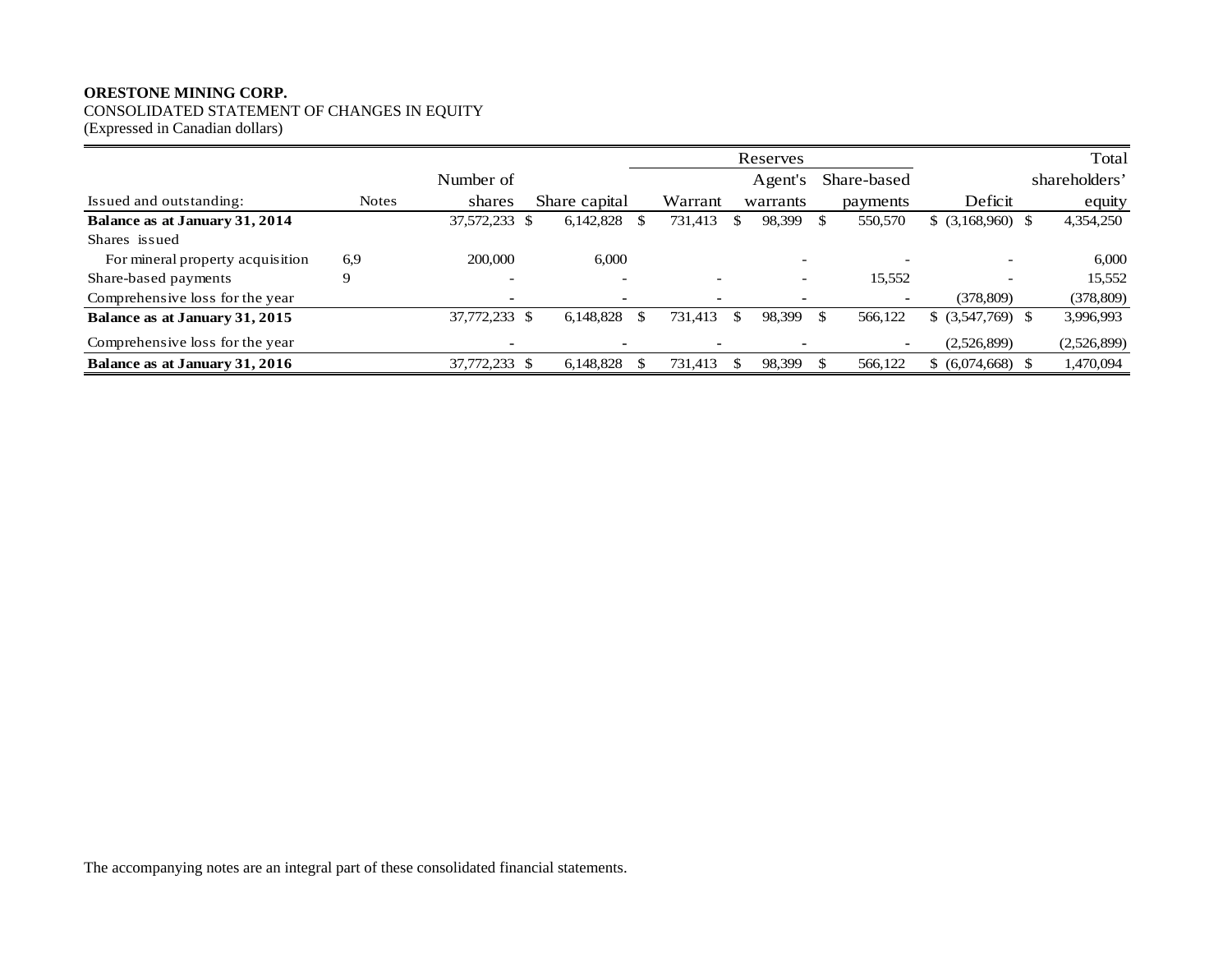# CONSOLIDATED STATEMENTS OF CASH FLOWS

(Expressed in Canadian dollars)

|                                                    | For the years ended January 31, |               |  |
|----------------------------------------------------|---------------------------------|---------------|--|
|                                                    | 2016                            | 2015          |  |
|                                                    | \$                              | \$            |  |
| <b>CASH FLOWS FROM OPERATING ACTIVITIES</b>        |                                 |               |  |
| Net loss                                           | (2,526,899)                     | $$$ (378,809) |  |
| Non-cash operating items:                          |                                 |               |  |
| Depreciation                                       | 49                              | 110           |  |
| Share-based payments                               |                                 | 15,552        |  |
| Loss on debt settlement                            |                                 | 7,371         |  |
| Loss (gain) on sale of marketable securities       | (2,314)                         | 7,370         |  |
| Loss on sale of mineral property rights            | 2,287,958                       |               |  |
| Write off of evaluation and exploration assets     |                                 | 65,881        |  |
|                                                    | (241, 206)                      | (282, 525)    |  |
| Changes in non-cash working capital items:         |                                 |               |  |
| Receivables                                        | 22,872                          | (11,003)      |  |
| Mining tax credit recoverable                      |                                 | 62,279        |  |
| Prepaids                                           | 30,862                          | 1,208         |  |
| Trade and other payables                           | (24, 199)                       | (14, 669)     |  |
| Net cash used in operating activities              | (211, 671)                      | (244,710)     |  |
| <b>CASH FLOWS FROM INVESTING ACTIVITIES</b>        |                                 |               |  |
| Exploration and evaluation assets                  | (1,726)                         | (67, 107)     |  |
| Cash proceed from sale of mineral property rights  | 33,500                          |               |  |
| Proceeds on sale of marketable securities          | 6,000                           |               |  |
| Deposits                                           | 42,800                          |               |  |
| Net cash used in investing activities              | 80,574                          | (67, 107)     |  |
| <b>CHANGE IN CASH</b>                              | (131,097)                       | (311, 817)    |  |
| <b>CASH, BEGINNING</b>                             | 142,969                         | 454,786       |  |
| <b>CASH, ENDING</b>                                | \$11,872                        | \$142,969     |  |
| SUPPLEMENTAL DISCLOSURE WITH RESPECT TO CASH FLOWS |                                 |               |  |
|                                                    | \$                              | \$            |  |

Exploration and evaluation assets in accounts payable and accrued liabilities 36,709 - Common shares issued for exploration and evaluation assets 6,000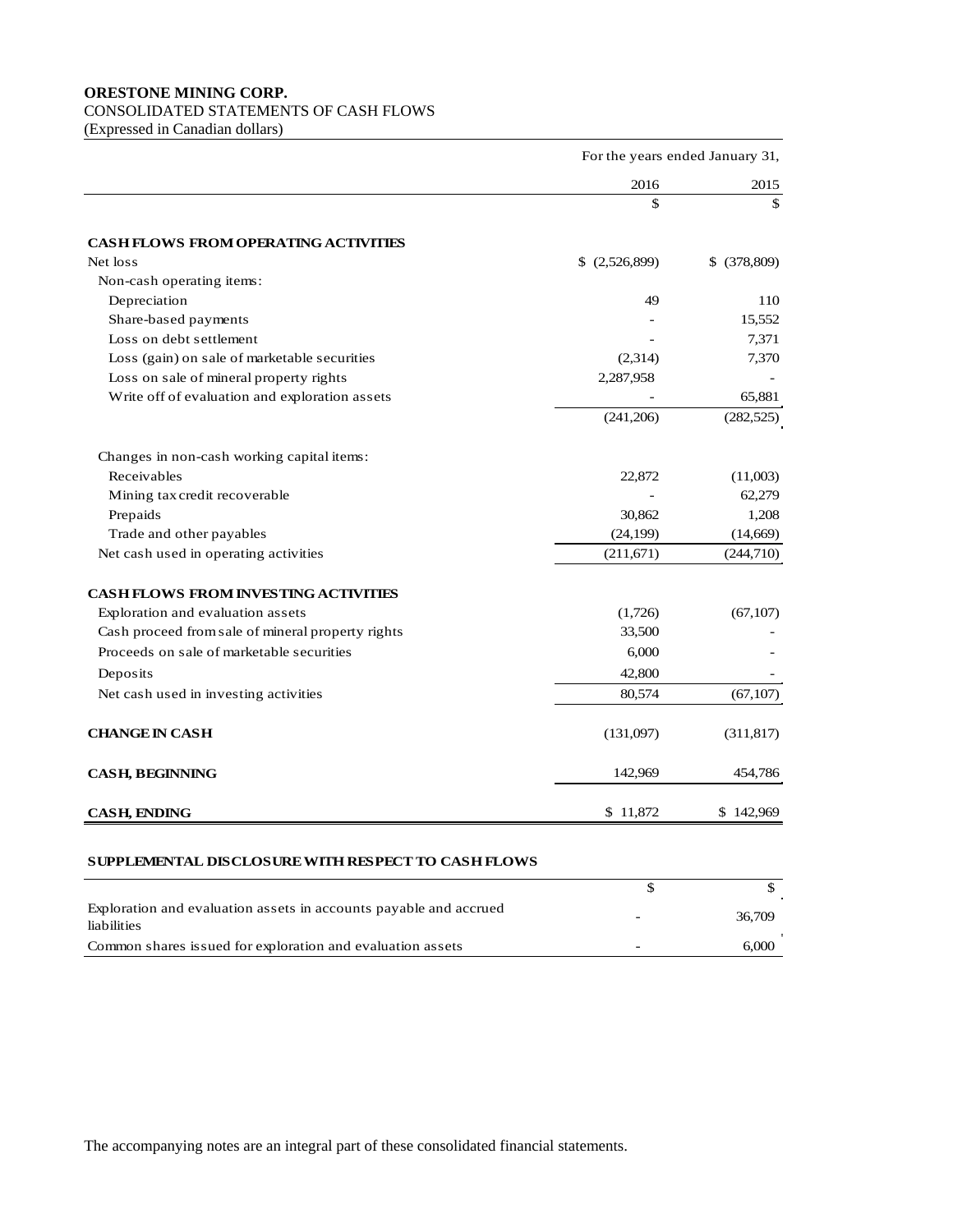# **1. NATURE AND CONTINUANCE OF OPERATIONS**

 Orestone Mining Corp. (the "Company") was incorporated under the Business Corporations Act (British Columbia) on April 30, 2007 and its principal business activity is the exploration of mineral properties. The address of the Company's registered and head office is 19<sup>th</sup> floor, 885 West Georgia Street, Vancouver, BC, Canada V6C 3H4. The Company's shares are listed on the TSX-Venture Exchange and trade under the symbol "ORS".

 These consolidated financial statements have been prepared in accordance with International Financial Reporting Standards ("IFRS") applicable to a going concern basis which assumes that the Company will be able to realize its assets and discharge its liabilities in the normal course of business for the foreseeable future. The continuing operations of the Company are dependent upon its ability to raise adequate financing to develop its exploration and evaluation assets, and to commence profitable operations in the future. To date the Company has not generated any significant revenues and is considered to be in the exploration stage. These material uncertainties may cast significant doubt about the Company's ability to continue as a going concern.

 Management's plan includes continuing to pursue additional sources of financing through equity offerings, seeking joint venture partners to fund exploration, monitoring exploration activity and reducing overhead costs. Should the Company be unable to realize on its assets and discharge its liabilities in the normal course of business, the net realizable value of its assets may be materially less than the amounts recorded on the consolidated statement of financial position. Further discussion of liquidity risk has been disclosed in Notes 11 and 12.

 These consolidated financial statements do not include any adjustments relating to the recoverability and classification of recorded asset amounts and classification of liabilities that might be necessary should the Company be unable to continue in existence.

|                 | January 31, 2016 | January 31, 2015 |
|-----------------|------------------|------------------|
|                 |                  |                  |
| Deficit         | \$(6,074,668)    | \$(3,547,769)    |
| Working capital | \$104.242        | \$166,560        |

# **2. SIGNIFICANT ACCOUNTING POLICIES AND BASIS OF PRESENTATION**

#### **Statement of compliance with International Financial Reporting Standards ("IFRS")**

These consolidated financial statements have been prepared in accordance and compliance with IFRS as issued by the International Accounting Standards Board ("IASB") and interpretations of the International Financial Reporting Interpretations Committee ("IFRIC").

**Basis of presentation**<br>The consolidated financial statements of the Company have been prepared on an accrual basis and are based on historical costs, modified where applicable. The consolidated financial statements are presented in Canadian dollars unless otherwise noted.

#### **Significant estimates and assumptions**

The preparation of financial statements in accordance with IFRS requires the Company to make estimates and assumptions concerning the future. The Company's management reviews these estimates and underlying assumptions on an ongoing basis, based on experience and other factors, including expectations of future events that are believed to be reasonable under the circumstances. Revisions to estimates are adjusted for prospectively in the period in which the estimates are revised.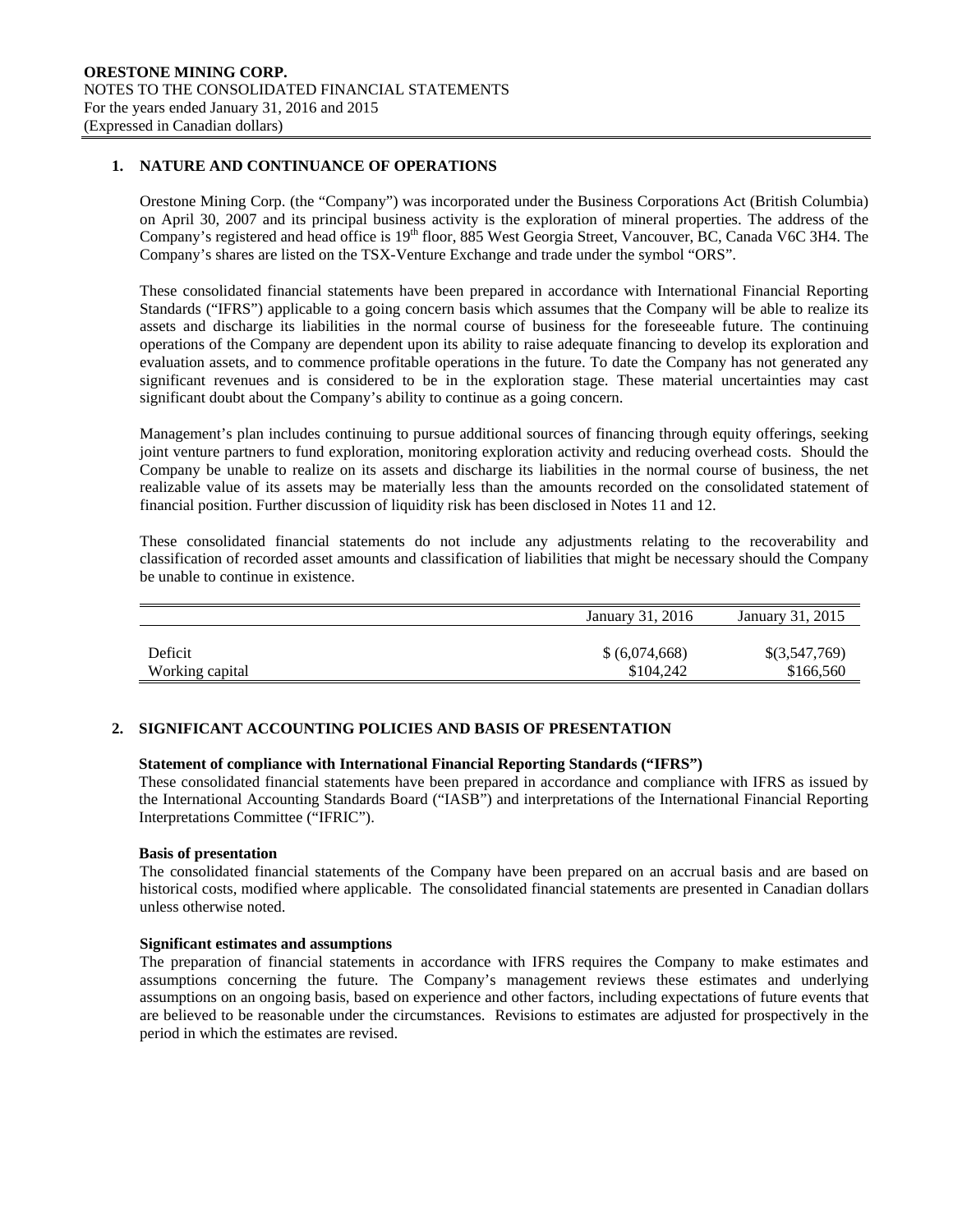#### **Significant estimates and assumptions (cont'd)**

Estimates and assumptions where there is significant risk of material adjustments to assets and liabilities in future accounting periods include stock-based awards and payments and the recoverability of the carrying value of exploration and evaluation assets.

## **Significant judgments**

The preparation of financial statements in accordance with IFRS requires the Company to make judgments, apart from those involving estimates, in applying accounting policies. The most significant judgments in applying the Company's financial statements include:

- the assessment of the Company's ability to continue as a going concern and whether there are events or conditions that may give rise to significant uncertainty; and
- the assessment as to whether any impairment exists on the Company's exploration and evaluation assets

# **Basis of consolidation**

#### *Subsidiaries*

The consolidated financial statements include the financial statements of the Company and entities controlled by the Company (its "subsidiaries"). Control is achieved where the Company has the power to govern the financial and operating policies of an entity so as to obtain benefits from its activities.

The Company's subsidiary is:

|                            | % of ownership |        | Jurisdiction Principal activity |
|----------------------------|----------------|--------|---------------------------------|
| Intuitive Exploration Inc. | 100%           | Canada | <b>Exploration company</b>      |

 Subsidiaries are fully consolidated from the date of acquisition, being the date on which the Company obtains control, and continue to be consolidated until the date that such control ceases.

# *Jointly controlled operations and assets*

Joint control is defined as contractually agreed sharing of control over an economic activity, and exists only when the strategic financial and operating decisions relating to the activity require the unanimous consent of the parties sharing control (the ventures). A portion of the Company's exploration activities is conducted jointly with others when the Company enters into agreements that provide for specific percentage interests in exploration properties.

A jointly controlled asset involves joint control and ownership by the Company and other venturers of assets contributed to or acquired for the purpose of the joint venture, without the formation of a corporation, partnership or other entity. The Company accounts for its share of the jointly controlled assets, any liabilities it has incurred, its share of any liabilities jointly incurred with other ventures, income from the sale or use of its share of the joint venture's output, together with its share of the expenses incurred by the joint venture, and any expenses it incurs in relation to its interest in the joint venture.

# *Inter-company balances and transactions*

Inter-company balances and transactions, including unrealised income and expenses arising from inter-company transactions, are eliminated in preparing the consolidated financial statements.

# *Cash and cash equivalents*

Cash and cash equivalents include cash on hand, term deposits and short-term highly liquid investments with the original term to maturity of three months or less, which are readily convertible to known amounts of cash and which, in the opinion of management, are subject to an insignificant risk of changes in value. At January 31, 2016 the Company had \$11,872 cash.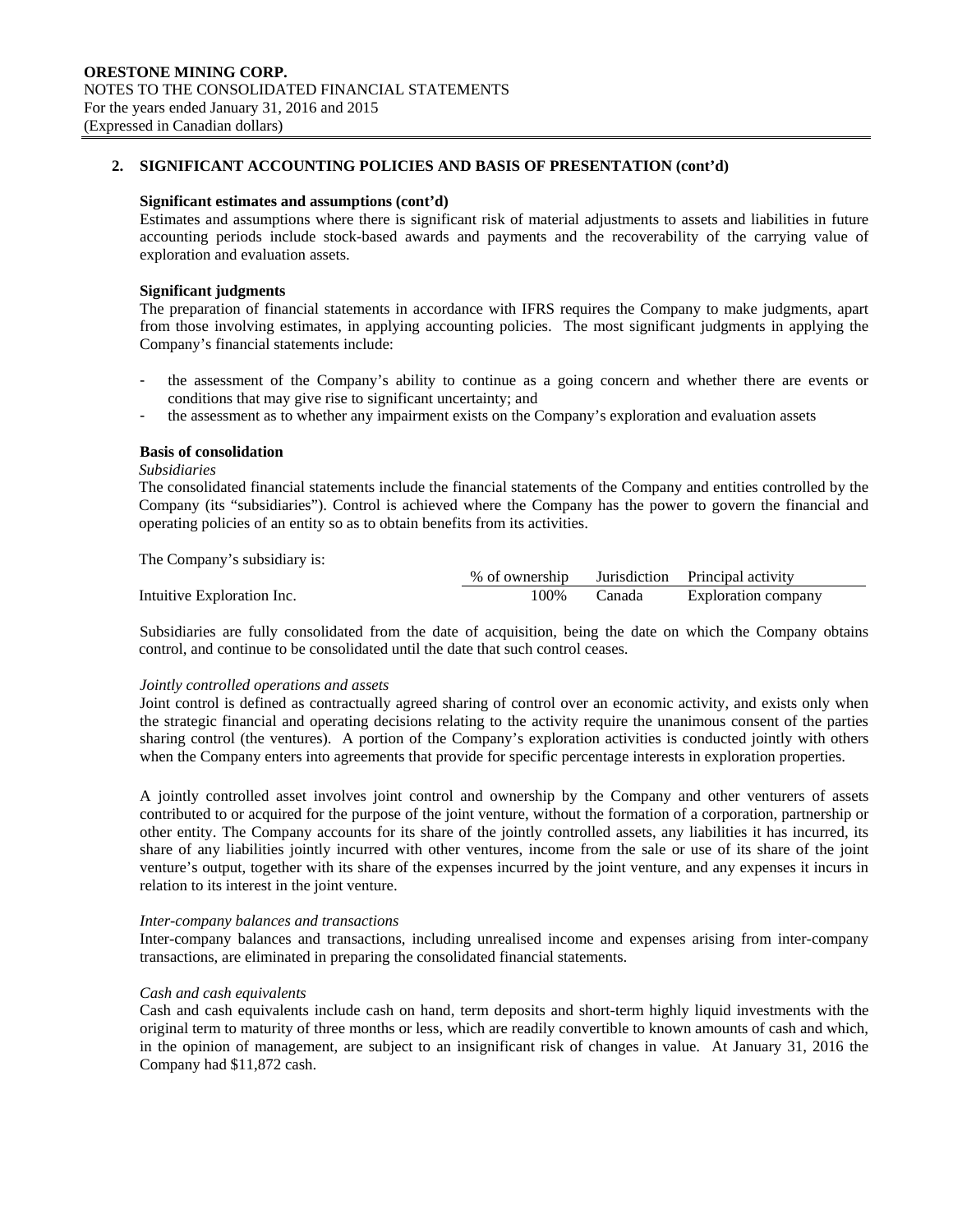## **Foreign currency translation**

#### *Functional currency*

The functional currency of the Company and its subsidiaries is measured using the currency of the primary economic environment in which that entity operates. The consolidated financial statements are presented in Canadian dollars, which is the presentation and the functional currency of the parent company and all of its subsidiaries.

### *Transactions and balances*

 Foreign denominated monetary assets and liabilities are translated to their Canadian dollar equivalents using foreign exchange rates that prevailed at the period end exchange rate. Non-monetary items are translated at historical exchange rates, except for items carried at market value, which are translated at the rate of exchange in effect at the period end exchange rate. Revenue and expenses are translated at average rates of exchange during the period. Exchange gains or losses arising on foreign currency translation are included in the determination of operating results for the year.

# **Equipment**

Equipment is stated at historical cost less accumulated depreciation and accumulated impairment losses. Depreciation is provided on the declining balance basis at the following rates per annum:

| Equipment          | 20% |
|--------------------|-----|
| Computer equipment | 55% |

Subsequent costs are included in the asset's carrying amount or recognized as a separate asset, as appropriate, only when it is probable that future economic benefits associated with the item will flow to the Company and the cost of the item can be measured reliably. The carrying amount of the replaced part is derecognized. All other repairs and maintenance are charged to the statement of comprehensive loss during the financial period in which they are incurred.

Gains and losses on disposals are determined by comparing the proceeds with the carrying amount and are recognized in profit or loss.

#### **Exploration and evaluation assets**

Exploration and evaluation assets include the costs of acquiring licenses, costs associated with exploration and evaluation activity, and the fair value (at acquisition date) of exploration and evaluation assets acquired in a business combination. Exploration and evaluation expenditures are capitalized. Costs incurred before the Company has obtained the legal rights to explore an area are recognized in profit or loss.

Mining exploration tax credits from the Government of British Columbia for certain exploration expenditures incurred in British Columbia are treated as a reduction of the exploration and development costs of the respective exploration property.

Exploration and evaluation assets are assessed for impairment if (i) sufficient data exists to determine technical feasibility and commercial viability, and (ii) facts and circumstances suggest that the carrying amount exceeds the recoverable amount.

Once the technical feasibility and commercial viability of the extraction of mineral resources in an area of interest are demonstrable, exploration and evaluation assets attributable to that area of interest are first tested for impairment and then reclassified to mining property and development assets within property, plant and equipment.

# **Restoration and environmental obligations**

Recoverability of the carrying amount of any exploration and evaluation assets is dependent on successful development and commercial exploitation, or alternatively, sale of the respective areas of interest.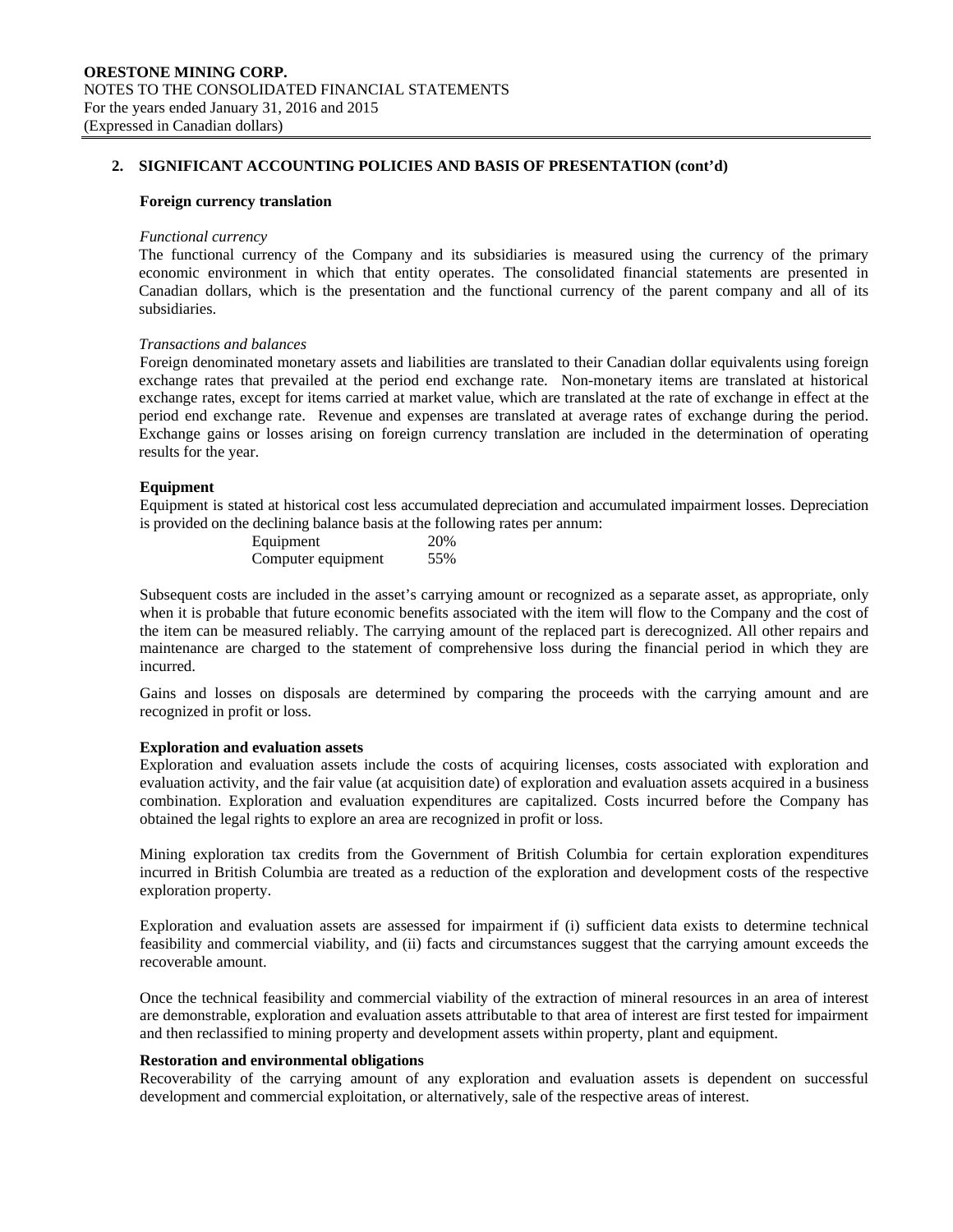### **Restoration and environmental obligations (cont'd)**

The Company recognizes liabilities for statutory, contractual, constructive or legal obligations associated with the retirement of long-term assets, when those obligations result from the acquisition, construction, development or normal operation of the assets. The net present value of future restoration cost estimates arising from the decommissioning of plant and other site preparation work is capitalized to exploration and evaluation assets along with a corresponding increase in the restoration provision in the period incurred. Discount rates using a pre-tax rate that reflect the time value of money are used to calculate the net present value. The restoration asset will be depreciated on the same basis as other mining assets.

The Company's estimates of restoration costs could change as a result of changes in regulatory requirements, discount rates and assumptions regarding the amount and timing of the future expenditures. These changes are recorded directly to mining assets with a corresponding entry to the restoration provision. The Company's estimates are reviewed annually for changes in regulatory requirements, discount rates, effects of inflation and changes in estimates.

Changes in the net present value, excluding changes in the Company's estimates of reclamation costs, are charged to profit and loss for the period.

The net present value of restoration costs arising from subsequent site damage that is incurred on an ongoing basis during production are charged to profit or loss in the period incurred. The costs of restoration projects that were included in the provision are recorded against the provision as incurred. The costs to prevent and control environmental impacts at specific properties are capitalized in accordance with the Company's accounting policy for exploration and evaluation assets

The Company currently has no known material rehabilitation and environmental costs. The Company however has reclamation bonds in place in the amount of \$29,000 in respect of the Captain property (Note 6).

# **Impairment of non-financial assets**

The carrying amount of the Company's long-lived assets (which include equipment and exploration and evaluation assets) is reviewed for impairment if there is any indication that the carrying amount may not be recoverable. If any such indication is present, the recoverable amount of the asset is estimated in order to determine whether impairment exists.

 An asset's recoverable amount is the higher of fair value less costs to sell and value in use. In assessing value in use, the estimated future cash flows are discounted to their present value, using a pre-tax discount rate that reflects current market assessments of the time value of money and the risks specific to the asset for which estimates of future cash flows have not been adjusted. Where the asset does not generate cash flows that are independent from other assets, the Company estimates the recoverable amount of the cash-generating unit to which the asset belongs.

If the recoverable amount of an asset or cash generating unit is estimated to be less than its carrying amount, the carrying amount is reduced to the recoverable amount. Impairment is recognized immediately as a charge in the statement of comprehensive loss. Where an impairment subsequently reverses, the carrying amount is increased to the revised estimate of recoverable amount but only to the extent that this does not exceed the carrying value that would have been determined if no impairment had previously been recognized. A reversal is recognized as a recovery in the statement of comprehensive loss for the period.

### **Share-based payments**

 The Company grants share purchase options to directors, officers, employees and consultants to purchase common shares. The fair value of options granted is recognized as a share-based payment expense with a corresponding increase in equity. An individual is classified as an employee when the individual is an employee for legal or tax purposes (direct employee) or provides services similar to those performed by a direct employee.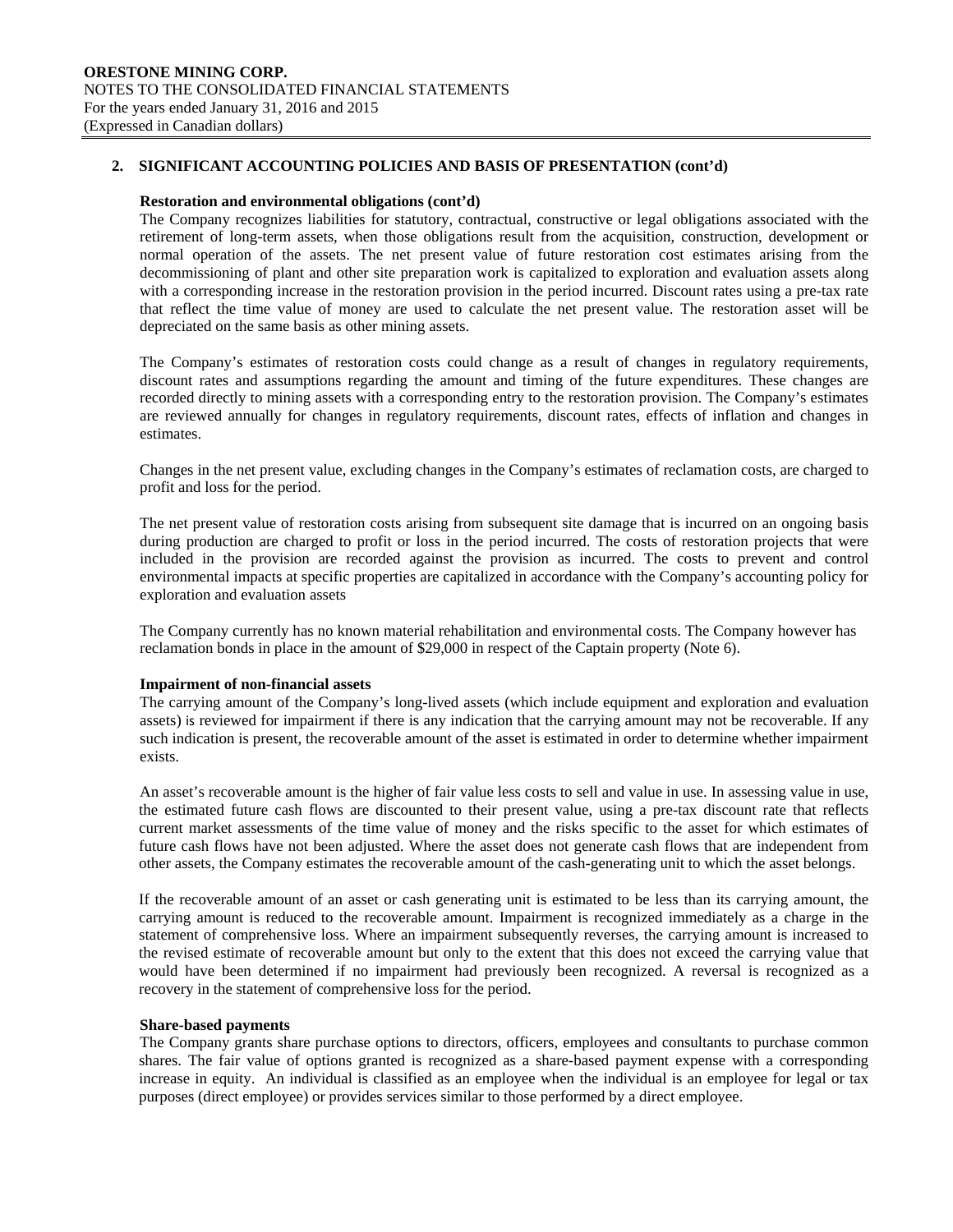## **Share-based payments (cont`d)**

The fair value is measured at the grant date and each tranche is recognized on a graded-vesting basis over the period during which the options vest. The fair value of the options granted is measured using the Black-Scholes option pricing model taking into account the terms and conditions upon which the options were granted. At each financial position reporting date, the amount recognized as an expense is adjusted to reflect the actual number of share options that are expected to vest.

# **Loss per share**

 The Company uses the treasury stock method to compute the dilutive effect of options, warrants and similar instruments. Under this method the dilutive effect on loss per share is recognized on the use of the proceeds that could be obtained upon exercise of options, warrants and similar instruments. It assumes that the proceeds would be used to purchase common shares at the average market price during the year.

 Basic and diluted losses per common share are calculated using the weighted-average number of common shares outstanding during the year.

**Financial instruments**<br>Financial assets and financial liabilities are measured initially at fair value plus transaction costs, except for financial assets and financial liabilities carried at fair value through profit or loss, which are measured initially at fair value. Financial assets and financial liabilities are measured subsequently as described below.

### Financial assets

The Company classifies its financial assets into one of the following categories, depending on the purpose for which the asset was acquired. The Company's accounting policy for each category is as follows:

*Fair value through profit or loss ('FVTPL')* - This category comprises of financial assets classified as held for trading that are either derivatives or assets acquired principally for the purpose of selling or repurchasing it in the near term. They are carried in the statement of financial position at fair value with changes in fair value recognized in the statement of comprehensive loss. Cash and cash equivalents and marketable securities are designated as FVTPL.

*Loans and receivables* - These assets are non-derivative financial assets with fixed or determinable payments that are not quoted in an active market. They are carried at amortized cost using the effective interest method, less any provision for impairment. Discounting is omitted when the effect of discounting is immaterial. Individually significant receivables are considered for impairment when they are past due or when other objective evidence is received that a specific counterparty may likely default. Receivables are designated as loans and receivables.

*Held-to-maturity investments* - These assets are non-derivative financial assets with fixed or determinable payments and fixed maturities that the Company's management has the positive intention and ability to hold to maturity. These assets are measured at amortized cost using the effective interest method. If there is objective evidence that the investment is impaired, determined by reference to external credit ratings and other relevant indicators, the financial asset is measured at the present value of estimated future cash flows. Any changes to the carrying amount of the investment, including impairment losses, are recognized in the statement of comprehensive loss.

*Available-for-sale* - Non-derivative financial assets not included in the above categories are classified as availablefor-sale. They are carried at fair value with changes in fair value recognized in other comprehensive income. Where a financial asset is disposed of or a decline in the fair value of an available-for-sale financial asset constitutes objective evidence of impairment, the amount of the cumulative gain or loss is reclassified from equity and recognized in the statement of comprehensive loss.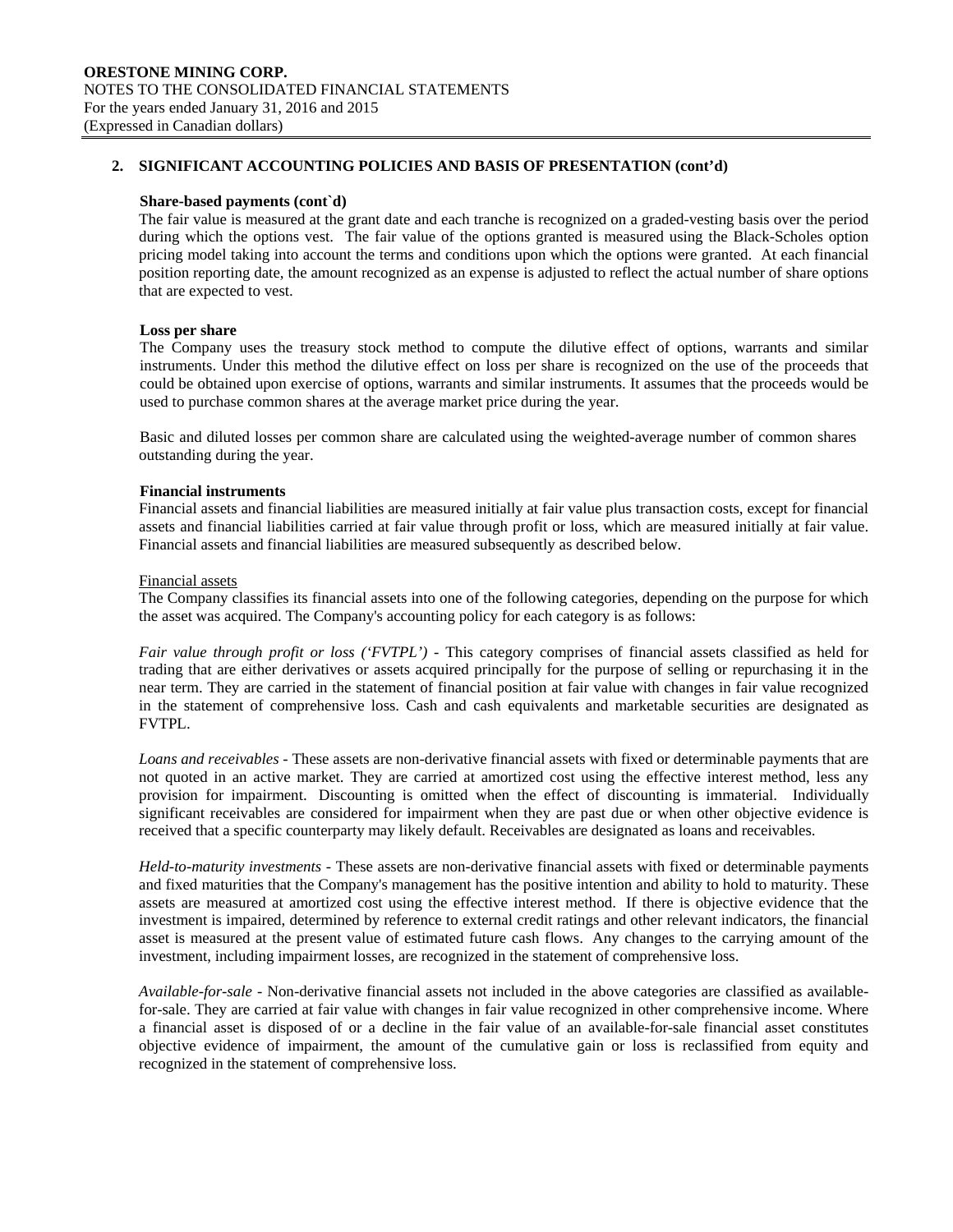## **Financial instruments (cont`d)**

All financial assets except for those at fair value through profit or loss are subject to review for impairment at least at each reporting date. Financial assets are impaired when there is any objective evidence that a financial asset or a group of financial assets is impaired. Different criteria to determine impairment are applied for each category of financial assets, which are described above. If in a subsequent period, the amount of the impairment loss decreases and the decrease relates to an event occurring after the impairment was recognized, the previously recognized impairment loss is reversed through profit or loss.

### Financial liabilities

The Company classifies its financial liabilities into one of two categories, depending on the purpose for which the asset was acquired. The Company's accounting policy for each category is as follows:

*Fair value through profit or loss* - This category comprises of financial liabilities classified as held for trading that are either derivatives or liabilities incurred principally for the purpose of selling or repurchasing it in the near term. They are carried in the statement of financial position at fair value with changes in fair value recognized in the statement of comprehensive loss.

*Other financial liabilities*: This category includes promissory notes, amounts due to related parties and accounts payables and accrued liabilities, all of which are recognized at amortized cost using the effective interest method. Discounting is omitted where the effect of discounting is immaterial. Trade and other payables are designated as other financial liabilities.

The Company does not have any derivative financial assets and liabilities.

#### **Income taxes**

# Current income tax:

Current income tax assets and liabilities for the current period are measured at the amount expected to be recovered from or paid to the taxation authorities. The tax rates and tax laws used to compute the amount are those that are enacted or substantively enacted, at the reporting date, in the countries where the Company operates and generates taxable income.

Current income tax relating to items recognized directly in other comprehensive income or equity is recognized in other comprehensive income or equity and not in profit or loss. Management periodically evaluates positions taken in the tax returns with respect to situations in which applicable tax regulations are subject to interpretation and establishes provisions where appropriate.

#### Deferred income tax:

Deferred income tax is provided using the asset and liability method on temporary differences at the reporting date between the tax bases of assets and liabilities and their carrying amounts for financial reporting purposes.

The carrying amount of deferred income tax assets is reviewed at the end of each reporting period and recognized only to the extent that it is probable that sufficient taxable profit will be available to allow all or part of the deferred income tax asset to be utilized.

Deferred income tax assets and liabilities are measured at the tax rates that are expected to apply to the year when the asset is realized or the liability is settled, based on tax rates (and tax laws) that have been enacted or substantively enacted by the end of the reporting period.

Deferred income tax assets and deferred income tax liabilities are offset, if a legally enforceable right exists to set off current tax assets against current income tax liabilities and the deferred income taxes relate to the same taxable entity and the same taxation authority.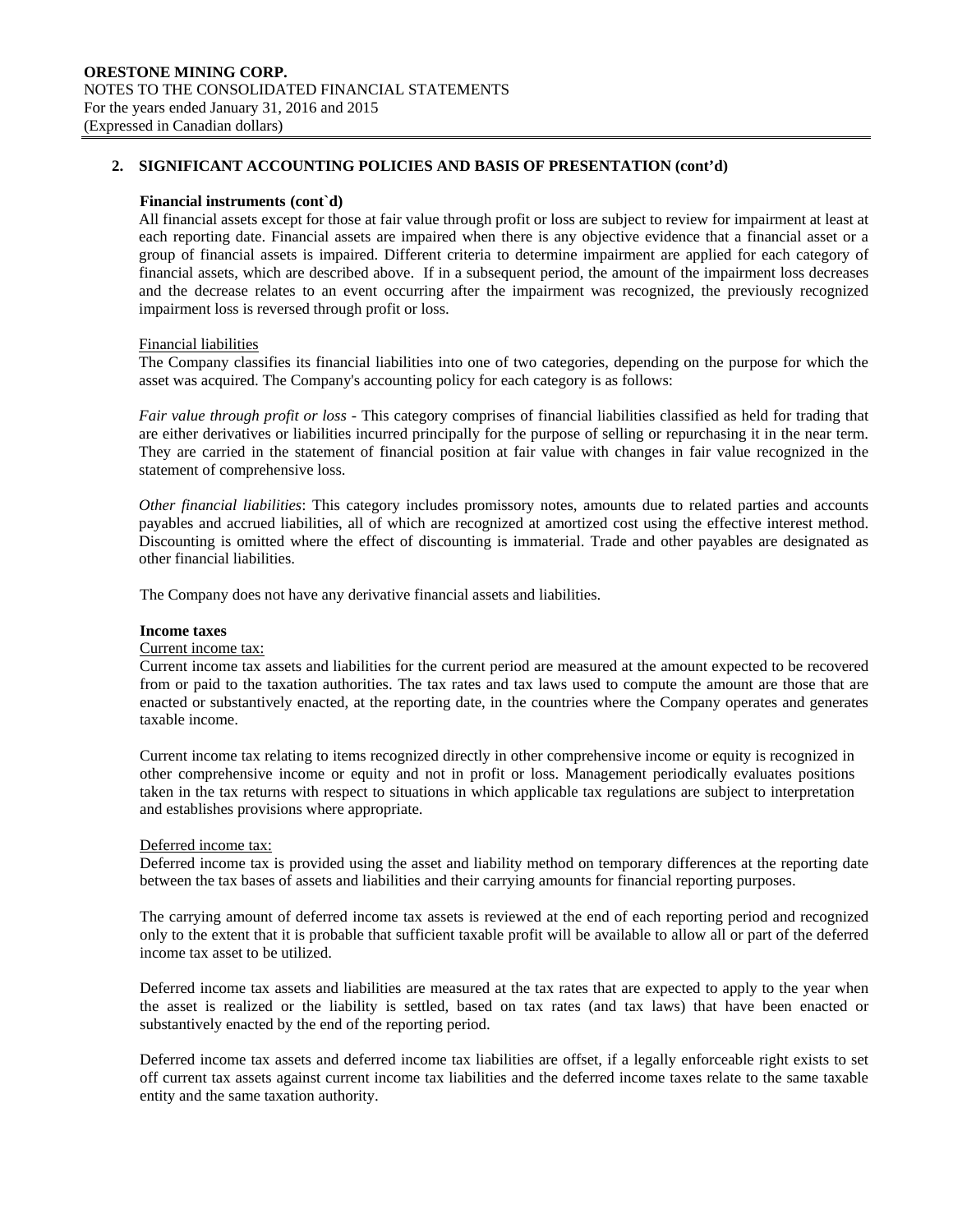### **Segment reporting**

The Company operates in a single geographical segment, being Canada, and a single reporting segment, being the acquisition, exploration and development of mineral property interests.

# **New, Amended and Future IFRS Pronouncements**

The Company has adopted the following revised standards, effective February 1, 2015. There was no consequential impact upon adoption.

IFRS 8 – Operating Segments – was amended to require (i) disclosure of judgements made by management in aggregating segments, and (ii) a reconciliation of segment assets to the entity's assets when segment assets are reported.

IAS 24 – Related Party Transactions – was amended to (i) revise the definition of "related party" to include an entity that provides key management personnel services to the reporting entity or its parent, and (ii) clarify related disclosure requirements.

The following standards have been published and are mandatory for the Company's annual accounting periods beginning on or after February 1, 2018:

IFRS 7 – Financial Instruments – Disclosures - was amended to require additional disclosures on transition from IAS 39 to IFRS 9. The Company is currently evaluating the extent of the impact of the adoption of this standard.

IFRS 9 – Financial Instruments - introduces new requirements for the classification and measurement of financial assets and liabilities. The Company is currently evaluating the extent of the impact of the adoption of this standard.

# **3. MARKETABLE SECURITIES**

On June 28, 2014 the Company received 368,520 shares at \$0.05 per share as payment from Galileo Petroleum Ltd. ("Galileo") pursuant to a debt settlement of \$18,426 owed to the Company. The fair value of the Galileo shares was \$11,055 and the Company recorded a loss on debt settlement of \$7,371. On October 20, 2014 Galileo consolidated its shares on a three per one consolidation basis. As at January 31, 2015, the Company owned 122,840 shares of Galileo. For the year ended January 31, 2016, the Company disposed of all 122,840 shares of Galileo for gross proceeds of \$6,000. The Company recorded a gain on the sale of \$2,314.

On December 15, 2015, the Company sold its Todd Creek JV interest to Millrock Resources Inc. ("Millrock") for net proceeds of \$33,500 in cash and 453,333 shares of Millrock (see Note 6). The Company recorded the Millrock shares using a fair value of \$102,000. As at January 31, 2016 the company owns 453,333 shares of Millrock. For the year ended January 31, 2016, the Company recorded an unrealized gain of \$Nil with respect to this shares.

# **4. RECEIVABLES**

Receivables consist of the following:

|                                     | January 31, | January 31, |
|-------------------------------------|-------------|-------------|
|                                     | 2016        | 2015        |
|                                     | Ъ           |             |
| Due from joint venture partners     |             | 23,093      |
| Government taxes receivable         | 523         | 781         |
| Other                               | 7.237       | 7,180       |
| Related parties receivable (Note 8) | 34.914      | 34,492      |
|                                     | 42,674      | 65,546      |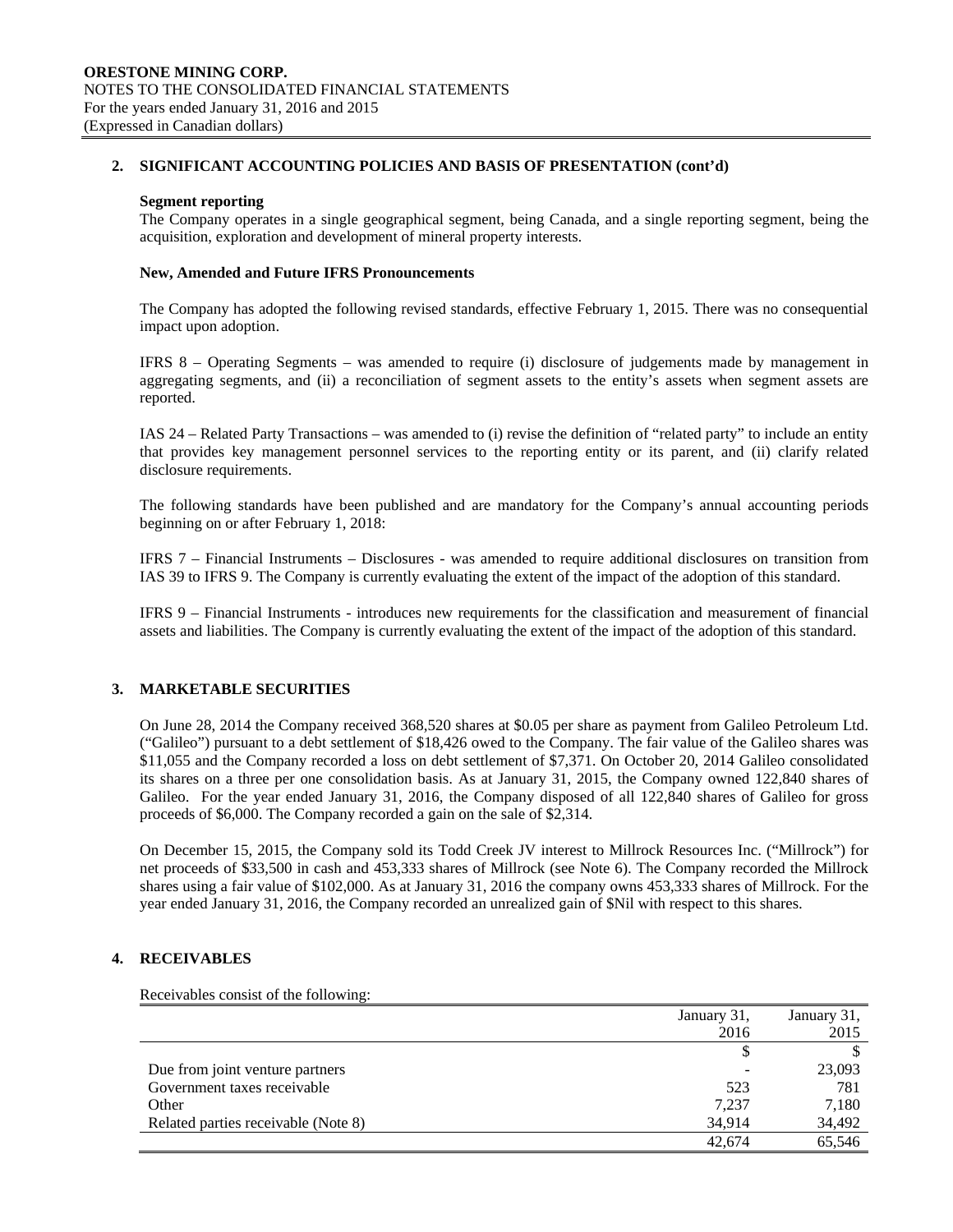# **5. EQUIPMENT**

|                                 | Computer  |       |
|---------------------------------|-----------|-------|
|                                 | equipment | Total |
|                                 | \$        | \$    |
| Cost                            |           |       |
| Balance as at February 1, 2014  | 320       | 320   |
| Additions                       |           |       |
| Balance as at January 31, 2015  | 320       | 320   |
| Additions                       |           |       |
| Balance as at January 31, 2016  | 320       | 320   |
|                                 |           |       |
| <b>Accumulated depreciation</b> |           |       |
| Balance as at February 1, 2014  | 48        | 48    |
| Depreciation for the year       | 110       | 110   |
| Balance as at January 31, 2015  | 158       | 158   |
| Depreciation for the year       | 49        | 49    |
| Balance as at January 31, 2016  | 207       | 207   |
|                                 |           |       |
| <b>Carrying amounts</b>         |           |       |
| At February 1, 2014             | 272       | 272   |
| At January 31, 2015             | 162       | 162   |
| At January 31, 2016             | 113       | 113   |

# **6. EXPLORATION AND EVALUATION ASSETS**

# **Captain Property**

The Company owns a 100% interest in certain mineral claims comprising the Captain Property located near Fort St. James, British Columbia.

As at January 31, 2016, the Company has issued a \$29,000 (January 31, 2015 - \$29,000) reclamation bond to the Ministry of Energy, Mines and Petroleum Resources of British Columbia to guarantee reclamation of the environment on the Captain Property.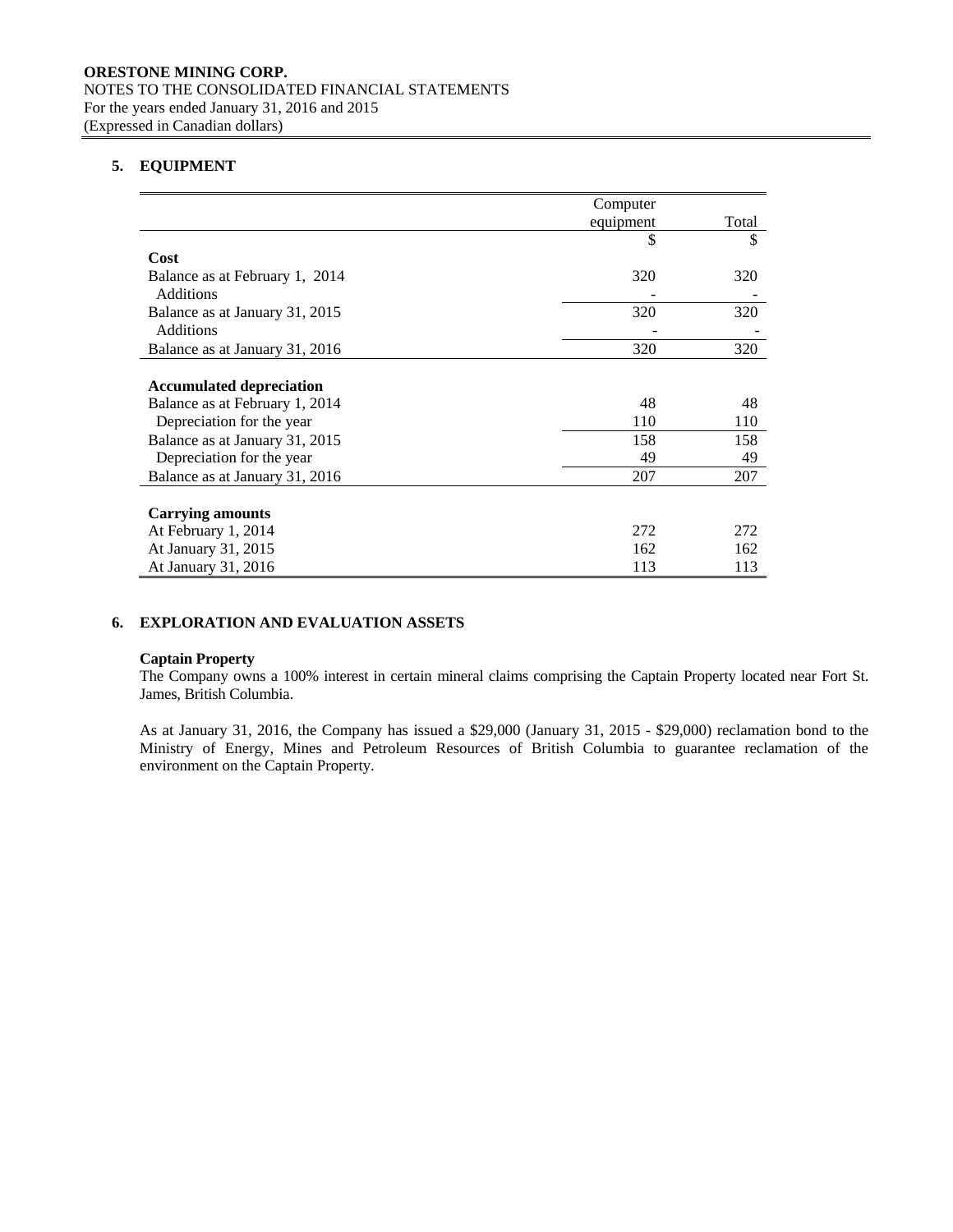# **6. EXPLORATION AND EVALUATION ASSETS (cont'd)**

# **Todd Creek Property**

 On April 3, 2008, the Company signed a property option agreement with Goldeye Explorations Limited ("Goldeye"), Polar Star Mining Corporation ("Polar"), and Geofine Exploration Consultants Ltd. ("Geofine") to acquire an interest in certain claims comprising the Todd Creek Property located in the Skeena Mining Division in northwestern British Columbia.

 The Company earned a 51% interest in the Todd Creek Property by making cash payments of \$180,000, issuing 170,000 common shares at a fair value of \$10,500 and incurring work expenditures of \$2,500,000.

 Upon earning the 51% interest, the Company, Goldeye, Polar and Geofine formed a Joint Venture (the "JV") on April 30, 2010. Pursuant to the JV agreement, the Company is the operator and holds a 51% interest in the JV and Polar Star and Goldeye (collectively, the "JV partners") each hold a 24.5% interest in the JV.

Upon production, the JV shall pay a royalty to Geofine of 2.5% of the Net Smelter Return royalty ("NSR") derived from operations on the Todd Creek Property.

Commencing on or before November 30, 2010 and for each anniversary of that date until an NSR is derived from operations on the property, the JV will provide a payment to Geofine of \$25,000 (paid). Such payments will be considered to be non-refundable advances on any NSR that Geofine shall be entitled to. The JV has the exclusive option to purchase the NSR for \$750,000 for each 0.5% of royalty interest held on the property.

At January 31, 2016, included in receivables is \$Nil (January 31, 2015 - \$23,094) owing from the JV partners.

On December 15, 2015 the Company sold its interest in the Todd Creek to Millrock Resources Inc. ("Millrock").

Millrock purchased a 100% royalty-free interest in the Todd Creek Joint Venture for C\$100,000 (of which \$35,100 is paid to Geofine to satisfy prior obligations) cash and 888,889 Millrock common shares distributed on a pro-rata basis according to the joint venture ownership (Goldeye Explorations Limited – 24.5%, Revelo Resources Corp. – 24.5%, and Orestone Mining Corp. – 51%). The Company's portion received was \$33,500 and 453,333 shares of Millrock.

# **Estrella de Oro Property**

On January 16, 2014, the Company signed a five year option agreement ("the Agreement") with Kootenay Silver Inc. to earn a 60 percent interest in the 700-hectare Estrella de Oro gold exploration property located in Sonora State, Mexico, approximately 200 kilometers southeast of the city of Hermosillo.

The option payments consist of staged cash payments totaling USD\$150,000, expenditures of USD\$2,000,000 and the issuance of 200,000 common shares of the Company upon regulatory approval ( issued).

In October 2014, the Company completed testing and determined that the property lacked the potential. The Company then advised Kootenay that it would not be proceeding with the option agreement and wrote off \$65,881 (2014 - \$Nil) of project expenditures on the Estrella de Oro Property.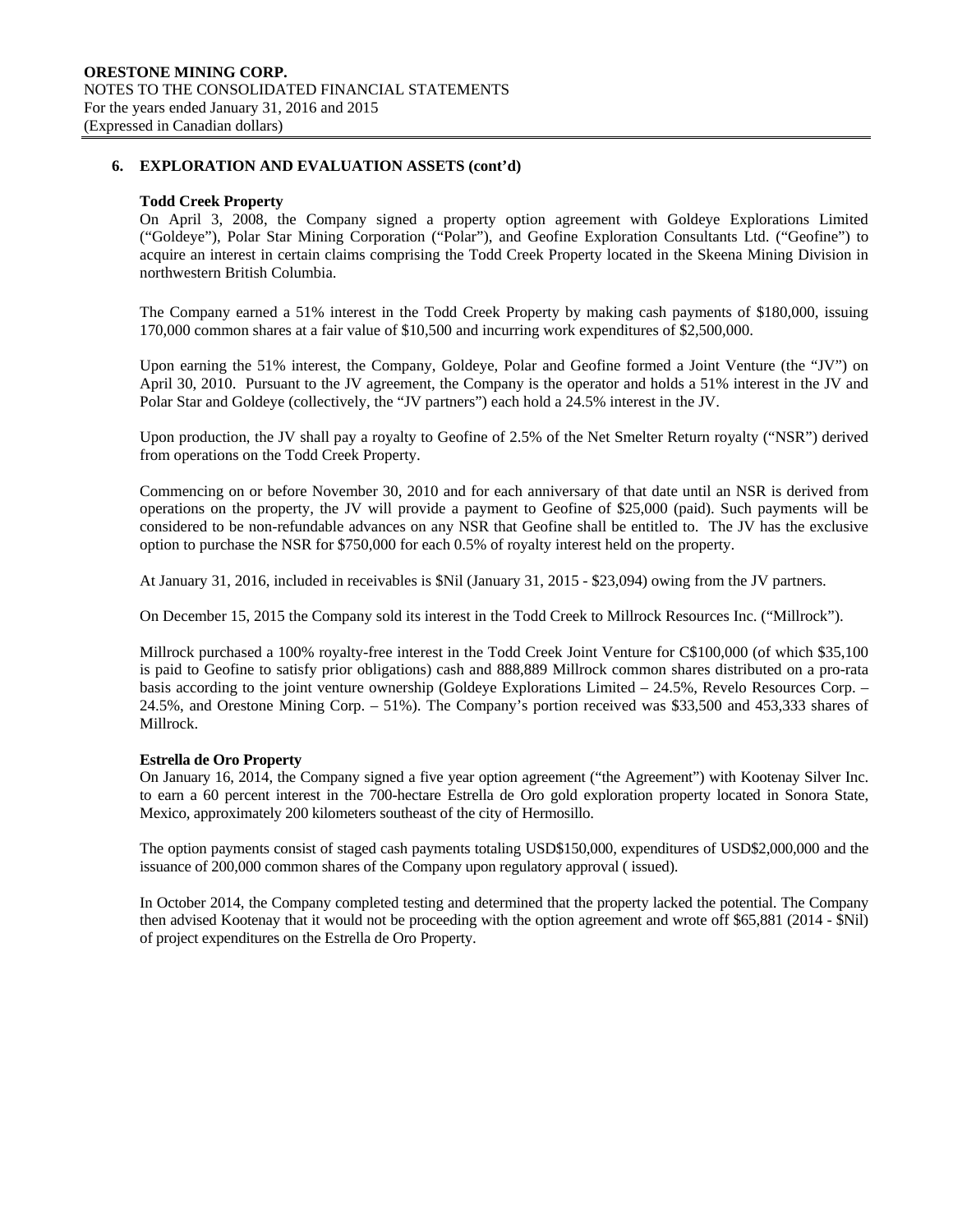# **6. EXPLORATION AND EVALUATION ASSETS (cont'd)**

# The Company has incurred the following on acquisition and deferred exploration costs:

|                                | January 31, | Additions | January 31, | Additions | January 31, |
|--------------------------------|-------------|-----------|-------------|-----------|-------------|
|                                | 2014        |           | 2015        |           | 2016        |
|                                | \$          | \$        | \$          | \$        | \$          |
| <b>Captain Property</b>        |             |           |             |           |             |
| <b>Acquisition costs</b>       | 275,987     | 65        | 276,052     | 65        | 276,117     |
| Deferred exploration costs     |             |           |             |           |             |
| Assays                         | 39,796      | 1,022     | 40,818      | 1,000     | 41,818      |
| Drilling                       | 734,877     |           | 734,877     |           | 734,877     |
| Geological                     | 366,810     | 9,035     | 375,845     | 525       | 376,370     |
| <b>Geophysical</b>             | 143,377     |           | 143,377     |           | 143,377     |
| Survey ing                     | 40,846      |           | 40,846      |           | 40,846      |
| Other                          | 1,061       |           | 1,061       |           | 1,061       |
|                                | 1,326,767   | 10,057    | 1,336,824   | 1,525     | 1,338,349   |
| M ining exploration tax credit | (275,006)   |           | (275,006)   | (2,721)   | (277, 727)  |
|                                | 1,327,748   | 10,122    | 1,337,870   | (1, 131)  | 1,336,739   |

|                                                   | January 31, | <b>Additions</b> | January 31, | <b>Additions</b> | January 31, |
|---------------------------------------------------|-------------|------------------|-------------|------------------|-------------|
|                                                   | 2014        |                  | 2015        |                  | 2016        |
| <b>Todd Creek Property</b>                        |             |                  |             |                  |             |
| <b>Acquisition costs</b>                          | 281,535     | 12,750           | 294,285     |                  | 294,285     |
| <b>Deferred exploration costs</b>                 |             |                  |             |                  |             |
| Aircraft                                          | 626,189     |                  | 626,189     |                  | 626,189     |
| Assays                                            | 201,607     | 5,480            | 207,087     | 2,857            | 209,944     |
| Camp                                              | 237,807     |                  | 237,807     |                  | 237,807     |
| Geological consulting (Note 8)                    | 257,421     |                  | 257,421     |                  | 257,421     |
| Drilling                                          | 312,864     |                  | 312,864     |                  | 312,864     |
| Field                                             | 234,469     |                  | 234,469     |                  | 234,469     |
| <b>Geophy</b> sical                               | 288,630     |                  | 288,630     |                  | 288,630     |
| Other                                             | 91,128      |                  | 91,128      |                  | 91,128      |
| Professional                                      | 58,424      |                  | 58,424      |                  | 58,424      |
| Salaries and wages                                | 410,555     |                  | 410,555     |                  | 410,555     |
|                                                   | 2,719,094   | 5,480            | 2,724,574   | 2,857            | 2,727,431   |
| Mining exploration tax credit                     | (520, 255)  | 497              | (519, 758)  |                  | (519, 758)  |
| Cash proceeds from sale of mineral rights         |             |                  |             | (33,500)         | (33,500)    |
| Share proceeds from sale of mineral rights        |             |                  |             | (102,000)        | (102,000)   |
| Loss on sale of mineral rights interest           |             |                  |             | (2, 287, 958)    | (2,287,958) |
| Write-off of exploration and evaluation<br>assets | (78,500)    |                  | (78, 500)   |                  | (78,500)    |
|                                                   | 2,401,874   | 18,727           | 2,420,601   | (2,420,601)      |             |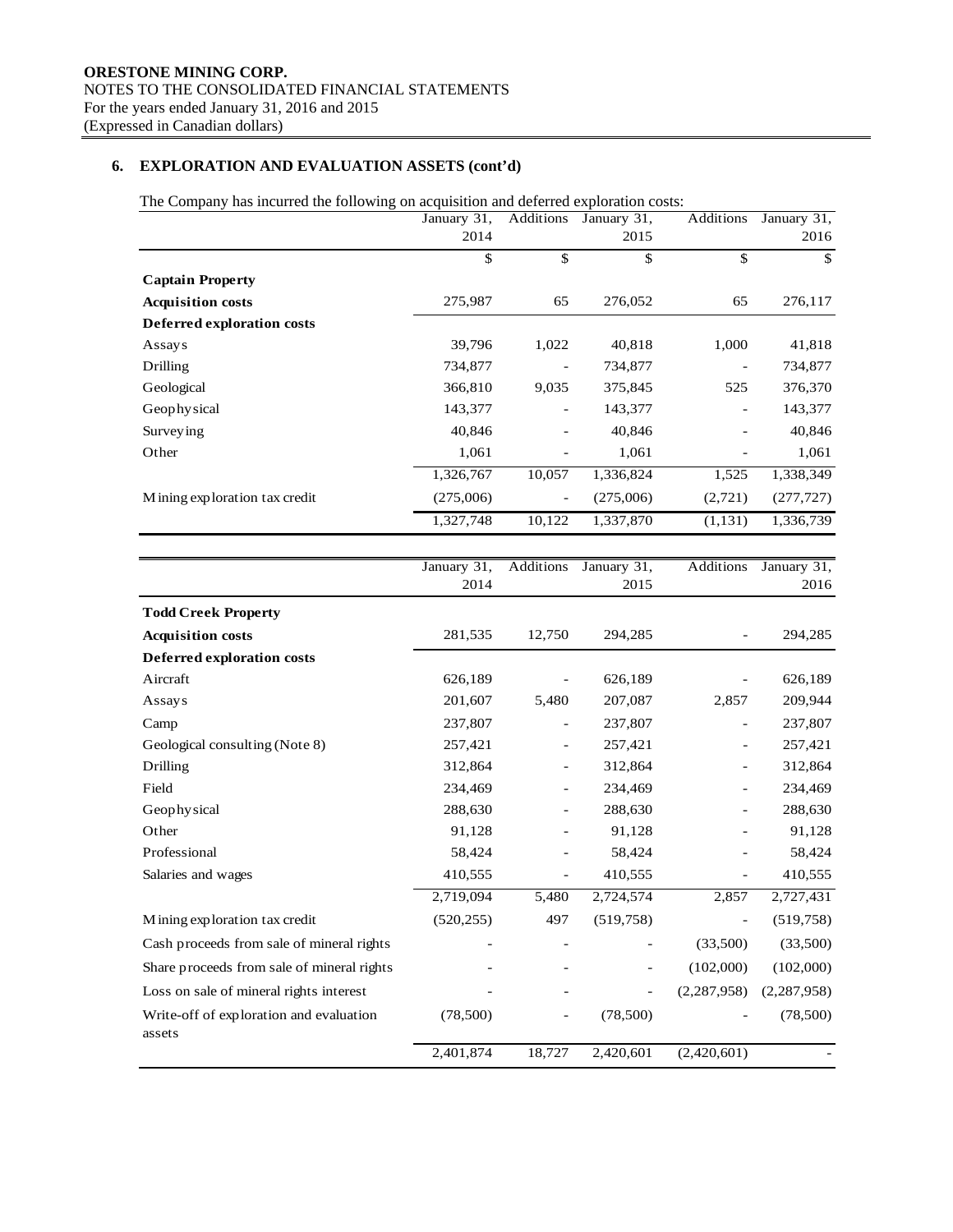# **6. EXPLORATION AND EVALUATION ASSETS (cont'd)**

|                                  | January 31,              | <b>Additions</b> | January 31, | <b>Additions</b> | January 31, |
|----------------------------------|--------------------------|------------------|-------------|------------------|-------------|
|                                  | 2014                     |                  | 2015        |                  | 2016        |
|                                  | \$                       | \$               | \$          | \$               | \$          |
| Estrella de Oro                  |                          |                  |             |                  |             |
| <b>Acquisition costs</b>         |                          | 6,000            | 6,000       |                  | 6,000       |
| Deferred exploration costs       |                          |                  |             |                  |             |
| Assays                           |                          | 2,572            | 2,572       |                  | 2,572       |
| Dirt Work                        | $\qquad \qquad -$        | 25,773           | 25,773      |                  | 25,773      |
| Environmental                    |                          | 5,012            | 5,012       |                  | 5,012       |
| Geological                       | 4,170                    | 21,272           | 25,442      |                  | 25,442      |
| Surveying                        |                          | 1,082            | 1,082       |                  | 1,082       |
|                                  | 4,170                    | 55,711           | 59,881      |                  | 59,881      |
| Write-off of mineral exploration | $\overline{\phantom{a}}$ | (65,881)         | (65,881)    |                  | (65,881)    |
|                                  | 4,170                    | (4,170)          |             |                  |             |
|                                  |                          |                  |             |                  |             |
| <b>Total</b>                     | 3,733,792                | 24,679           | 3,758,471   | (2,421,732)      | 1,336,739   |

# **7. TRADE AND OTHER PAYABLES**

Trade and other payables consist of the following:

|                               | January 31,<br>2016 | January 31,<br>2015 |
|-------------------------------|---------------------|---------------------|
|                               |                     |                     |
| Trade payables                | 35,079              | 46,561              |
| Accrued liabilities and other | 17.225              | 29,942              |
| <b>Total</b>                  | 52,304              | 76,503              |

# **8. RELATED PARTY TRANSACTIONS**

## a) Key management personnel compensation

The aggregate value of transactions and outstanding balances relating to key management personnel and entities over which they have control or significant influence were as follows:

|                                                  | January 31, | January 31, |
|--------------------------------------------------|-------------|-------------|
|                                                  | 2016        | 2015        |
|                                                  |             |             |
| Salaries, fees, and short-term employee benefits | 130,560     | 130,560     |
| Total                                            | 130,560     | 130,560     |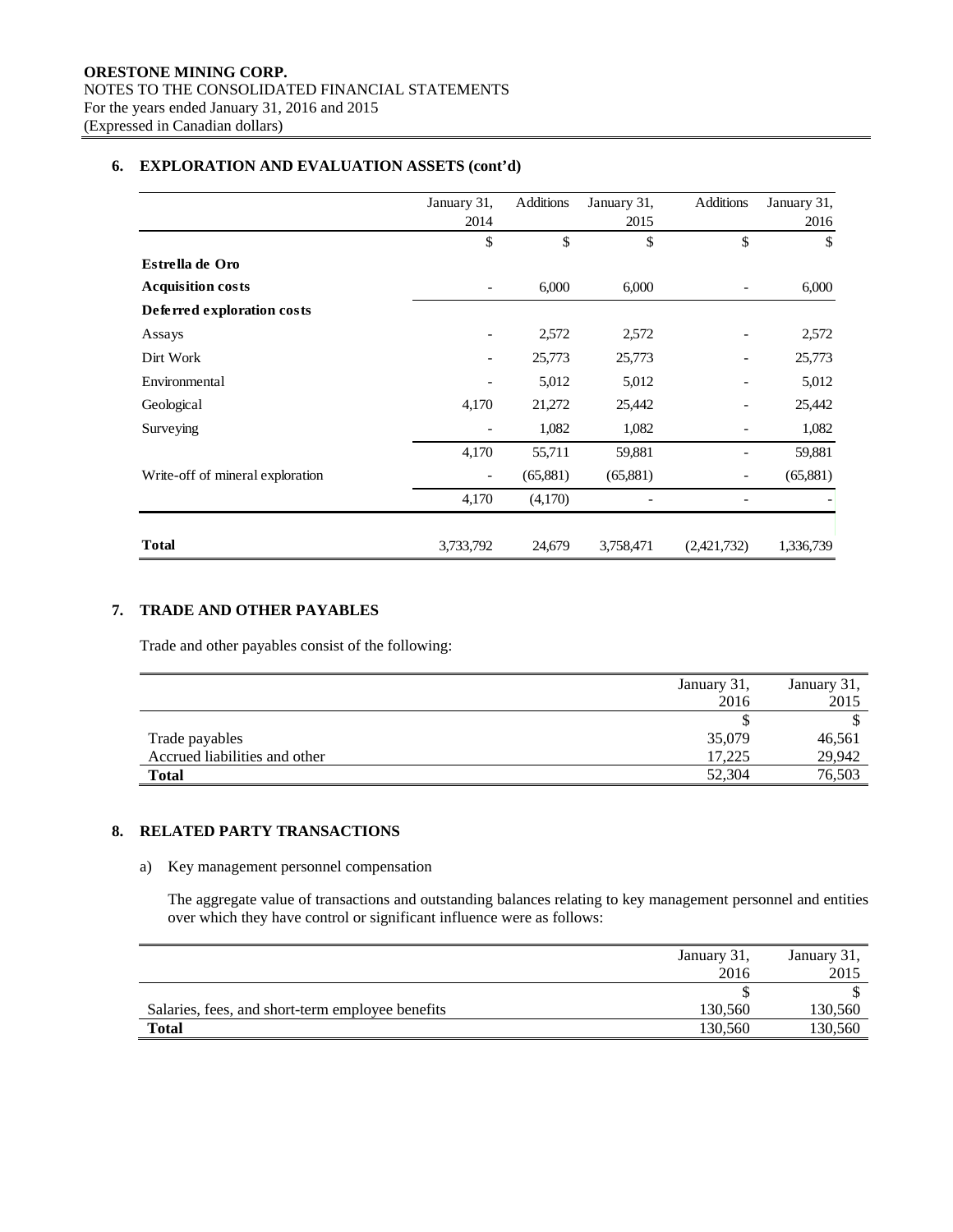# **8. RELATED PARTY TRANSACTIONS (cont'd)**

## b) Other related party transactions

|                                            |                | Total charged as at |             | Balance outstanding as at |             |  |
|--------------------------------------------|----------------|---------------------|-------------|---------------------------|-------------|--|
|                                            |                | January 31,         | January 31, | January 31,               | January 31, |  |
| Amounts charged/due from:                  | <b>Service</b> | 2016                | 2015        | 2016                      | 2015        |  |
|                                            |                |                     |             |                           |             |  |
| A public company with a director in        |                |                     |             |                           |             |  |
| common with the Company                    | Rent           | 12.670              | 54.712      |                           |             |  |
| A private company controlled by a director |                |                     |             |                           |             |  |
| of the Company (Note 5)                    | Rent           | 3.271               | 13,083      | 31.571                    | 24,524      |  |
| A public company with a director in        |                |                     |             |                           |             |  |
| common with the Company (Note 5)           | Rent           | 3.271               | 13.083      | 3.343                     | 9,968       |  |
| <b>Total</b>                               |                | 19,212              | 80.878      | 34,914                    | 34,492      |  |

 Amounts owing to/from related parties are non-interest bearing, unsecured, and have no fixed terms of repayment. The changes during the year were measured by the exchange amount, which is the amount agreed upon by the transacting parties.

# **9. SHARE CAPITAL**

### **a) Authorized**

Authorized: Unlimited number of common shares without par value.

# **b) Details of issuance of common shares**

At January 31, 2016, there were 37,772,233 (January 31, 2015 – 37,772,233) issued and fully paid common shares.

#### Fiscal 2015

On February 10, 2014, the Company issued 200,000 shares at a fair value of \$6,000 pursuant to the signing of the Estrella de Oro Property agreement.

#### **c) Warrants**

The continuity of warrants is as follows:

|                           | Exercise | January 31, |                          | Expired/                 | January 31, |                          | Expired/  | January 31, |
|---------------------------|----------|-------------|--------------------------|--------------------------|-------------|--------------------------|-----------|-------------|
| Expiry date               | price    | 2014        | Issued                   | cancelled                | 2015        | <b>Issued</b>            | cancelled | 2016        |
| June 20, 2015             | 0.14     | 889,705     | $\overline{\phantom{0}}$ | $\overline{\phantom{0}}$ | 889,705     | $\overline{\phantom{0}}$ | 889,705   |             |
|                           |          | 889,705     |                          |                          | 889,705     |                          | 889,705   |             |
| Weighted average exercise |          |             |                          |                          |             |                          |           |             |
| price $(\$)$              |          | 0.14        | $\overline{\phantom{0}}$ | $\overline{\phantom{0}}$ | 0.14        | $\overline{\phantom{0}}$ |           | 0.00        |

In May 2014, the Company extended the expiry date of the above 889,705 warrants for one additional year to June 20, 2015.

The weighted average remaining contractual life of the outstanding warrants as at January 31, 2016 is Nil years (January 31, 2015 – 0.38 years).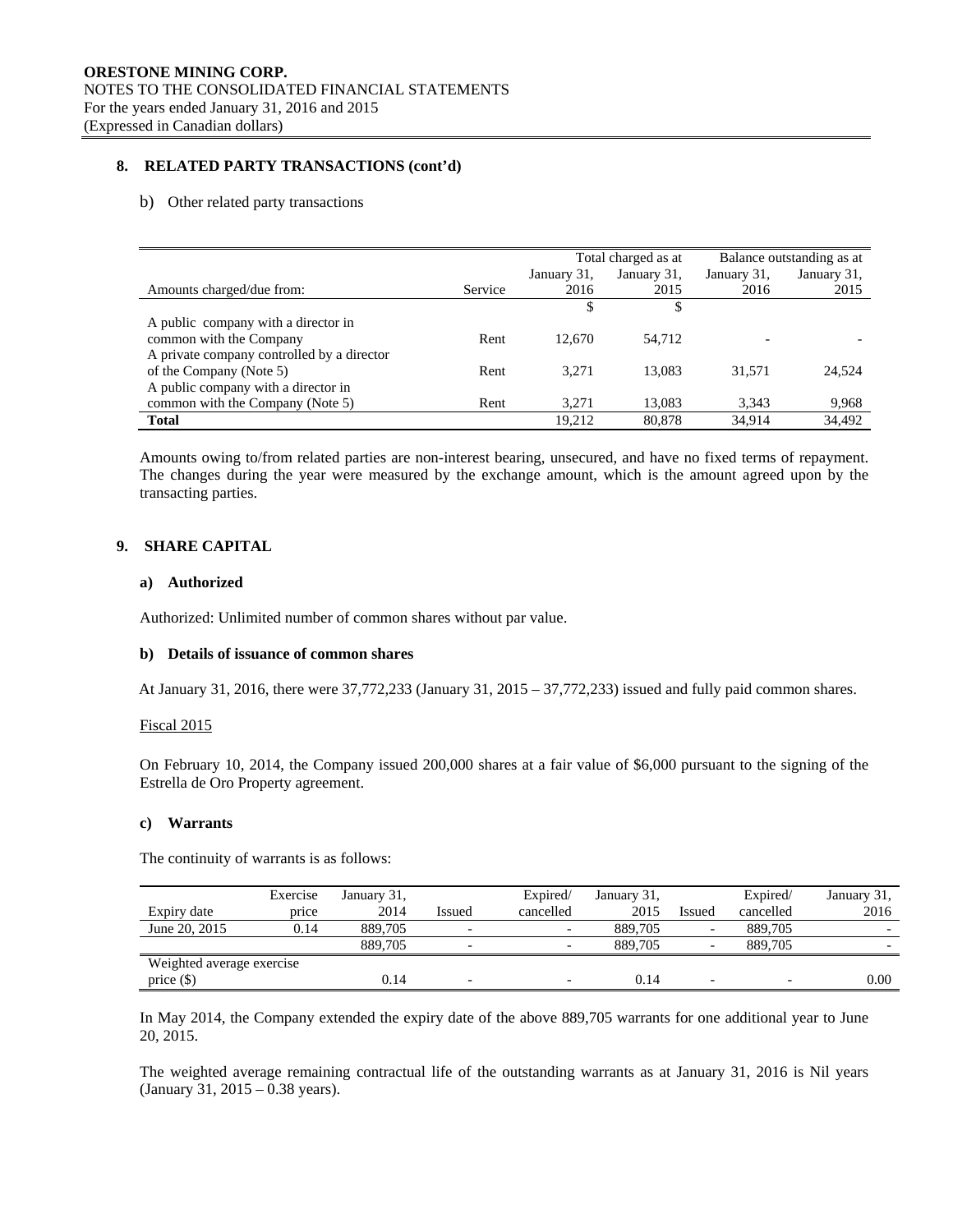# **9. SHARE CAPITAL (cont'd)**

## **d) Share purchase option compensation plan**

The Company has adopted an incentive share option plan, which provides that the Board of Directors of the Company may from time to time, in its discretion, and in accordance with the TSX-Venture Exchange requirements, grant to directors, officers, employees and technical consultants to the Company, non-transferable options to purchase common shares, provided that the number of common shares reserved for issuance will not exceed 10% of the common shares to be outstanding at closing. Such options will be exercisable for a period of up to 5 years from the date of grant. In connection with the foregoing, the number of common shares reserved for issuance to any individual director or officer will not exceed 5% of the issued and outstanding common shares and the number of common shares reserved for issuance to all technical consultants will not exceed 2% of the issued and outstanding common shares.

The continuity of options is as follows:

|                                | Exercise | January 31, |               | Expired/  | January 31, |                          | Expired/  | January 31, |
|--------------------------------|----------|-------------|---------------|-----------|-------------|--------------------------|-----------|-------------|
| Expiry date                    | price    | 2014        | <b>Issued</b> | forfeited | 2015        | Issued                   | forfeited | 2016        |
|                                | \$       |             |               |           |             |                          |           |             |
| September 8, 2016              | 0.42     | 312,500     |               |           | 312,500     |                          |           | 312,500     |
| September 29, 2016             | 0.40     | 50,000      |               |           | 50,000      |                          |           | 50,000      |
| October 26, 2017               | 0.15     | 1,855,000   |               |           | 1,855,000   |                          |           | 1,855,000   |
| June 28, 2018                  | 0.10     | 625,000     |               |           | 625,000     |                          |           | 625,000     |
| October 7, 2018                | 0.10     | 150,000     |               |           | 150,000     | $\overline{\phantom{0}}$ |           | 150,000     |
|                                |          | 2,992,500   |               |           | 2,992,500   |                          |           | 2,992,500   |
|                                |          |             |               |           |             |                          |           |             |
| Weighted average exercise      |          |             |               |           |             |                          |           |             |
| price $(\$)$                   |          | 0.17        |               |           | 0.17        |                          |           | 0.17        |
|                                |          |             |               |           |             | $\overline{\phantom{0}}$ |           |             |
| Options vested and exercisable |          | 2,992,500   |               |           | 2,992,500   |                          |           | 2,992,500   |
| Weighted average exercise      |          |             |               |           |             |                          |           |             |
| price $(\$)$                   |          | 0.17        |               |           | 0.17        |                          |           | 0.17        |

At January 31, 2016 the weighted average remaining life of the outstanding and exercisable options is 1.78 years (January 31, 2015 – 2.79 years).

|  |  | The assumptions used in the Black Scholes Option Pricing Model to estimate the fair value of options were: |
|--|--|------------------------------------------------------------------------------------------------------------|
|  |  |                                                                                                            |

|                         | January 31, | January 31, |
|-------------------------|-------------|-------------|
|                         | 2016        | 2015        |
|                         |             |             |
| Risk-free interest rate | n/a         | n/a         |
| Annualized volatility   | n/a         | n/a         |
| Expected dividend yield | n/a         | n/a         |
| Expected option life    | n/a         | n/a         |

 Option pricing models require the input of highly subjective assumptions including the expected price volatility. Changes in the subjective assumptions can materially affect the fair value estimate, and therefore the existing models do not necessarily provide a reliable measure of the fair value of the Company's share purchase options.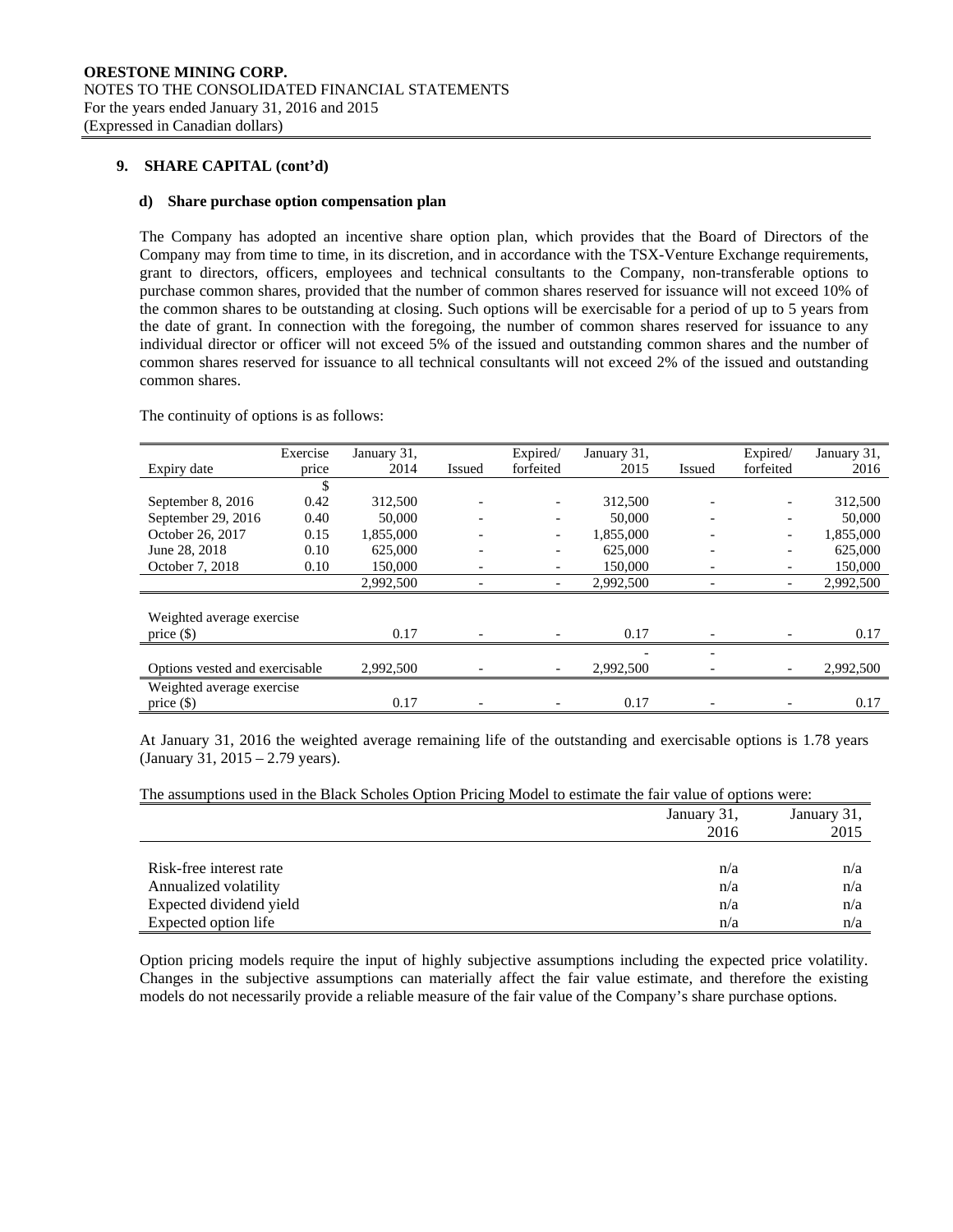# **9. SHARE CAPITAL (cont'd)**

### **f) Reserves**

The reserves account records items recognized as share-based compensation expense and other share-based payments. When stock options are exercised, the corresponding amount will be transferred to share capital. Amounts recorded for forfeited or expired unexercised options remain in the reserves account. Amounts recorded for unexercised, cancelled or expired warrants remain in the reserves account.

# **10. LOSS PER SHARE**

### **Basic and diluted loss per share**

The calculation of basic and diluted loss per share for the year ended January 31, 2016 was based on the loss attributable to common shareholders of \$2,526,899 (January 31, 2015 – \$378,809) and a weighted average number of common shares outstanding of 37,772,233 (January 31, 2015 – 37,766,754).

Diluted loss per share did not include the effect of 2,992,500 stock options (January 31, 2014 – 889,705 warrants and 2,992,500 stock options) because they are anti-dilutive to loss per share.

# **11. FINANCIAL INSTRUMENTS AND RISK MANAGEMENT**

The Company's financial instruments consist of cash and cash equivalents, receivables, trade payables and due to related parties. The carrying value of these financial instruments approximates their fair value. The Company's financial instruments are exposed to certain financial risks, including currency risk, credit risk, liquidity risk and interest risk.

# **Management of Financial Risk**

The Company's financial instruments are exposed to certain financial risks, which include credit risk, interest rate risk, liquidity risk, and market risk.

# **Credit Risk**

Credit risk is the risk that one party to a financial instrument will fail to fulfill an obligation causing the other party to incur a financial loss. The Company is exposed to credit risks arising from its cash holdings, mineral tax credit recoverable and other receivables. The Company manages credit risk by placing cash and cash equivalents with major Canadian financial institutions. Receivables and mineral tax credit recoverable are due from the Government of Canada. Management believes that credit risk related to these amounts is low.

#### **Interest Rate Risk**

Interest rate risk is the risk that an investment's value will change due to a change in the level of interest rates. The Company's exposure to interest rate risk is minimal and relates to its ability to maintain the current rate of interest on its short-term investment.

# **Liquidity Risk**

Liquidity risk is the risk that the Company will not have sufficient funds to meet its financial obligations when they are due. To manage liquidity risk, the Company reviews additional sources of capital to continue its operations and discharge its commitments as they become due.

Historically, the Company's sole source of funding has been the issuance of equity securities for cash and cash equivalents, primarily through private placements. The Company access to financing is always uncertain. There can be no assurance of continued access to significant equity funding. Liquidity risk is assessed as high.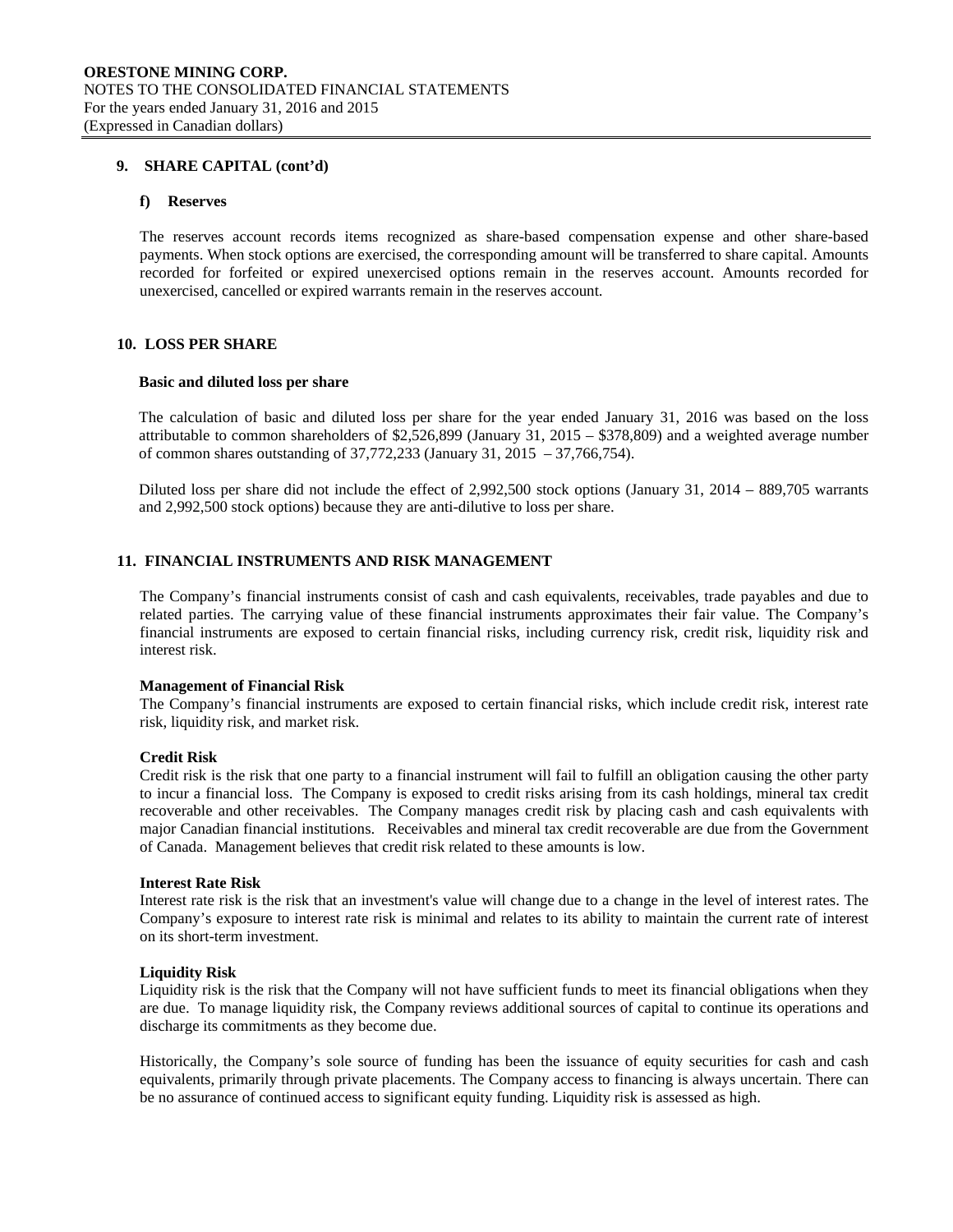# **11. FINANCIAL INSTRUMENTS AND RISK MANAGEMENT (cont'd)**

## **Market Risk**

Market risk is the risk that the fair value or future cash flows of a financial instrument will fluctuate because of changes in market prices. Market risk comprises three types of risk: currency risk, interest rate risk and price risk. The Company is not subject to currency risk as the functional currency is the Canadian dollar. The Company does not use any form of derivative or hedging instruments to reduce its foreign currency risk. The Company is not affected by price risk or interest rate risk.

# **Management of Industry Risk**

The Company is engaged primarily in the mineral exploration field and manages related industry risk issues directly. The Company is potentially at risk for environmental reclamation and fluctuations in commodity based market prices associated with resource property interests. Management is of the opinion that the Company addresses environmental risk and compliance in accordance with industry standards and specific project environmental requirements.

# **12. CAPITAL MANAGEMENT**

The Company considers its capital structure to be shareholders' equity represented by net assets over liabilities. The Company manages its capital structure based on the funds available to the Company, in order to support acquisition, maintenance, exploration, and development of exploration and evaluation assets.

The Board of Directors has not established any quantitative return on capital criteria for management, instead relying on the expertise of the Company's management to sustain future development of the business.

The properties in which the Company currently has interests are in the exploration stage so the Company is dependent on external financing to fund its activities. In order to carry out activities and administration, the Company will spend its existing working capital and raise additional amounts as needed.

The Company is not subject to externally-imposed capital restrictions.

# **13. INCOME TAXES**

No provision has been made for current income taxes as the Company has no taxable income. A reconciliation of the expected income tax recovery to the actual income tax recovery is as follows:

|                                                  | January 31,              | January 31, |
|--------------------------------------------------|--------------------------|-------------|
|                                                  | 2016                     | 2015        |
|                                                  |                          |             |
| Loss for the year                                | (2,526,899)              | (379,071)   |
| Statutory tax rate                               | 26.00%                   | 26.00%      |
|                                                  |                          |             |
| Expected income tax recovery                     | (656,994)                | (98, 558)   |
| Permanent differences and non-deductible amounts | 595,476                  | 8,691       |
| Change in valuation allowance                    | 61,518                   | 89,867      |
|                                                  |                          |             |
| Income tax recovery                              | $\overline{\phantom{0}}$ |             |